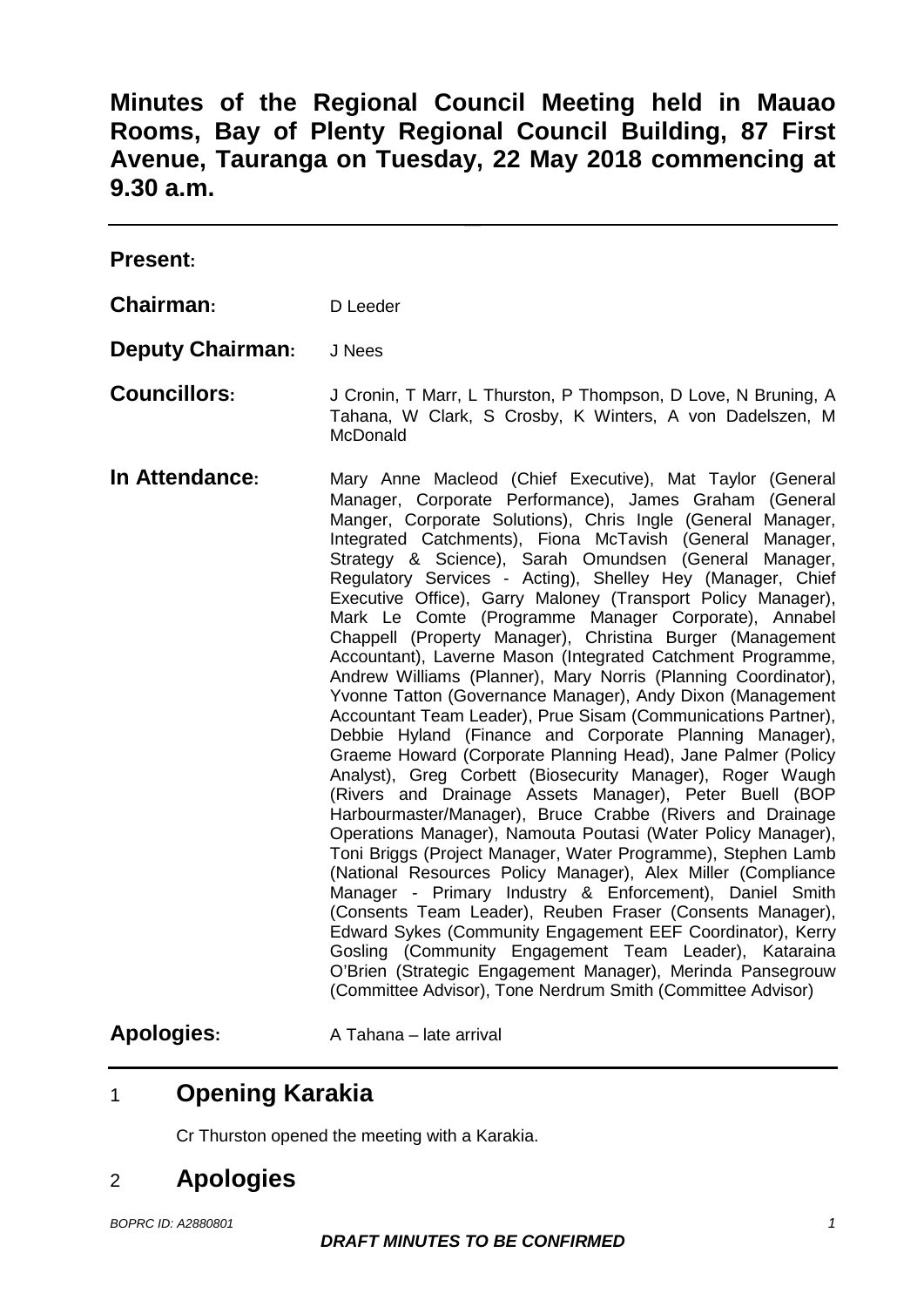It was noted that Cr Tahana would be arriving late.

### 3 **Public Forum**

Nil

## 4 **Acceptance of Late Items**

**That the Regional Council:**

- **1 Accepts the confidential report: Ōpōtiki Harbour Transformation as a late item for the Public Excluded section;**
- **2 Notes the following:**
	- **The paper "Third Party Infrastructure Funding Requests" provided a brief update on currently funded projects including the Ōpōtiki Harbour Transformation. The information on the Ōpōtiki Harbour Transformation has been updated in this late paper as a result of the Government Decision not to fund the current proposal for construction, which was announced on the afternoon of Friday 19 May;**
	- **This discussion relates the budgeting approach for the Ōpōtiki Harbour Transformation grant in LTP 2018-2028. This amount is material for the LTP 2018-2028, therefore Council decisions are required to prepare materials for audit and adoption;**
	- **The report is to be considered in Public Excluded to enable Council to carry out commercial and industrial negotiations.**

**Leeder/Winters CARRIED**

## 5 **General Business and Tabled Items**

Nil

### 6 **Confidential Business to be Transferred into the Open**

Nil

## 7 **Declaration of Conflicts of Interest**

Cr Thompson declared an interest in any matters relating to Envirohub and abstained from any discussion and vote.

### 8 **Previous Minutes**

#### 8.1 **Regional Council minutes – 16-20 April 2018**

#### **Resolved**

**That the Regional Council:**

**1 Confirms the Regional Council minutes – 16-20 April 2018**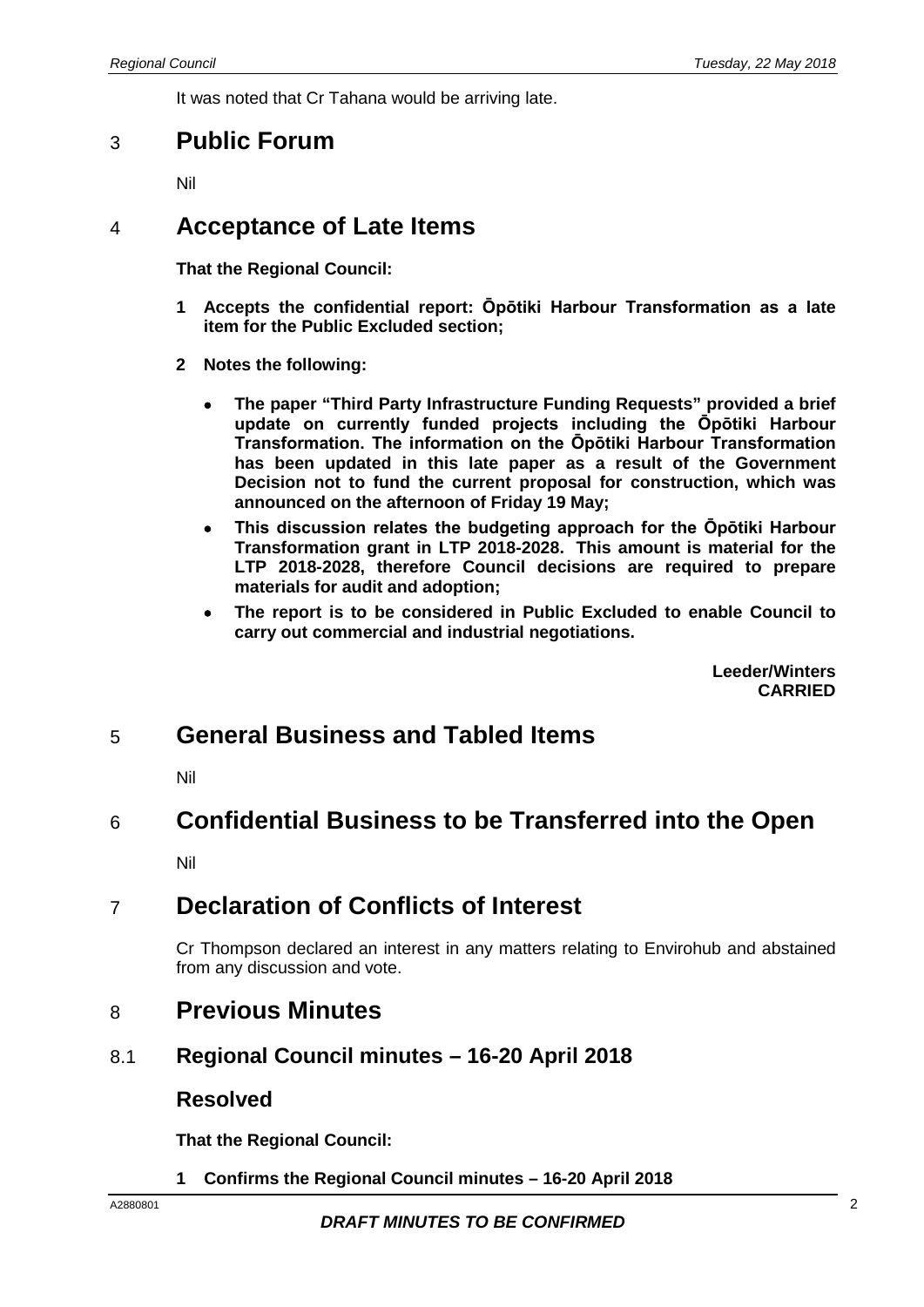## 9 **Reports**

### 9.1 **Long Term Plan 2018-2028 - Overview of Deliberations for the Long Term Plan 2018-2028 and the Statement of Proposal: Proposed Changes to Resource Management Act Charges**

*PowerPoint Presentation – Objective ID A2880923 and A2880924*

Chairman Leeder provided an outline of the agenda and advised that the majority of reports would be taken as read. Any issues that required further discussion would be 'parked' and revisited to ascertain their impact on the overall Long Term Plan (LTP). All decisions made throughout the day would be 'in principle' only, with the intention being to pass a resolution at the end of the deliberations to confirm these decisions.

## **Attendance**

Cr Tahana entered the meeting at 9.43 am.

Chief Executive Mary-Anne Macleod, supported by the Executive Leadership Team, provided an introductory overview as follows:

#### PowerPoint Presentation

- Overview of Deliberations
- Deliberations Process
- Council's Strategic Challenges
- Community Outcomes
- Thriving together
- Financial Strategy (supplementary agenda)
- Financial Strategy
- Operating Expenditure
- Capital Expenditure
- Funding
- Recap Deliberations Process
- LTP Timeline.

#### **Staff Comments**

- Noted the removal of the Corporate Sponsorship Fund and the Chairman's Fund from the budget
- The Environmental Enhancement Fund had been retained
- There was no projected change in contribution to the Economic Development Agencies
- Noted the significant increase in CapEx in the initial years of the LTP, e.g. Kaituna River and Kopeopeo Canal
- Further consideration of the CapEx programme would occur as part of the 2021- 2031 LTP
- Noted the close alignment between the CapEx programme and the asset management plans.

**Staff Follow-up** 

• Members to view the draft responses to submitters following the adoption of the LTP on 28 June 2018.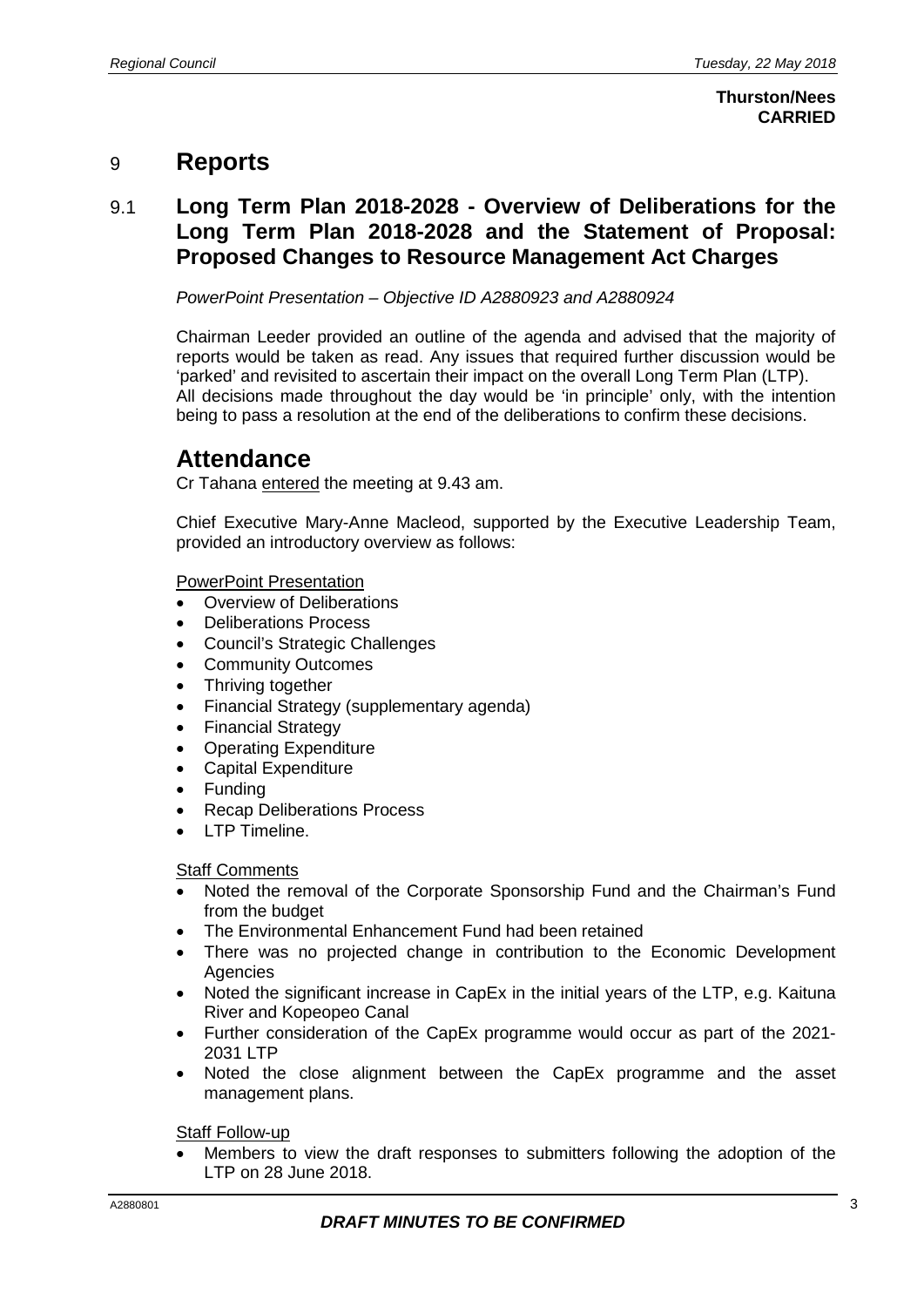### **Resolved**

**That the Regional Council:**

- **1 Receives the report, Long Term Plan 2018-2028 - Overview of Deliberations for the Long Term Plan 2018-2028 and the Statement of Proposal: Proposed Changes to Resource Management Act Charges;**
- **2 Agrees to the recommended two-step process for decision making whereby Council make 'in principle' decisions on all the recommendations in the deliberations papers, as papers are considered. Council then reviews the 'in principle' decisions and confirms or amends them, at the end of the deliberations meeting.**

**Leeder/Love CARRIED**

#### 9.2 **Long Term Plan 2018-2028 - Deliberations Position Paper - Financial Issues and Implications**

Debbie Hyland (Finance and Corporate Planning Manager) provided an outlined of the report.

Members' Comments

The proposed rates increase should be seen in context of the local authorities' proposed increases and not be considered in isolation.

Staff Comments

• Clarified the changed funding mechanisms reflected in the LTP, e.g. Emergency Management being transferred from general to targeted rates.

#### **Resolved**

**That the Regional Council:**

- **1 Receives the report, Long Term Plan 2018-2028 - Deliberations Position Paper - Financial Issues and Implications; and**
- **2 Reviews the recommendations within each of the deliberations papers.**
- **3 Notes the overall financial positon set out in this report.**

**Love/Winters CARRIED**

## 10 **Public Excluded Section**

#### **Resolved**

**THAT the public be excluded from the following parts of the proceedings of this meeting.**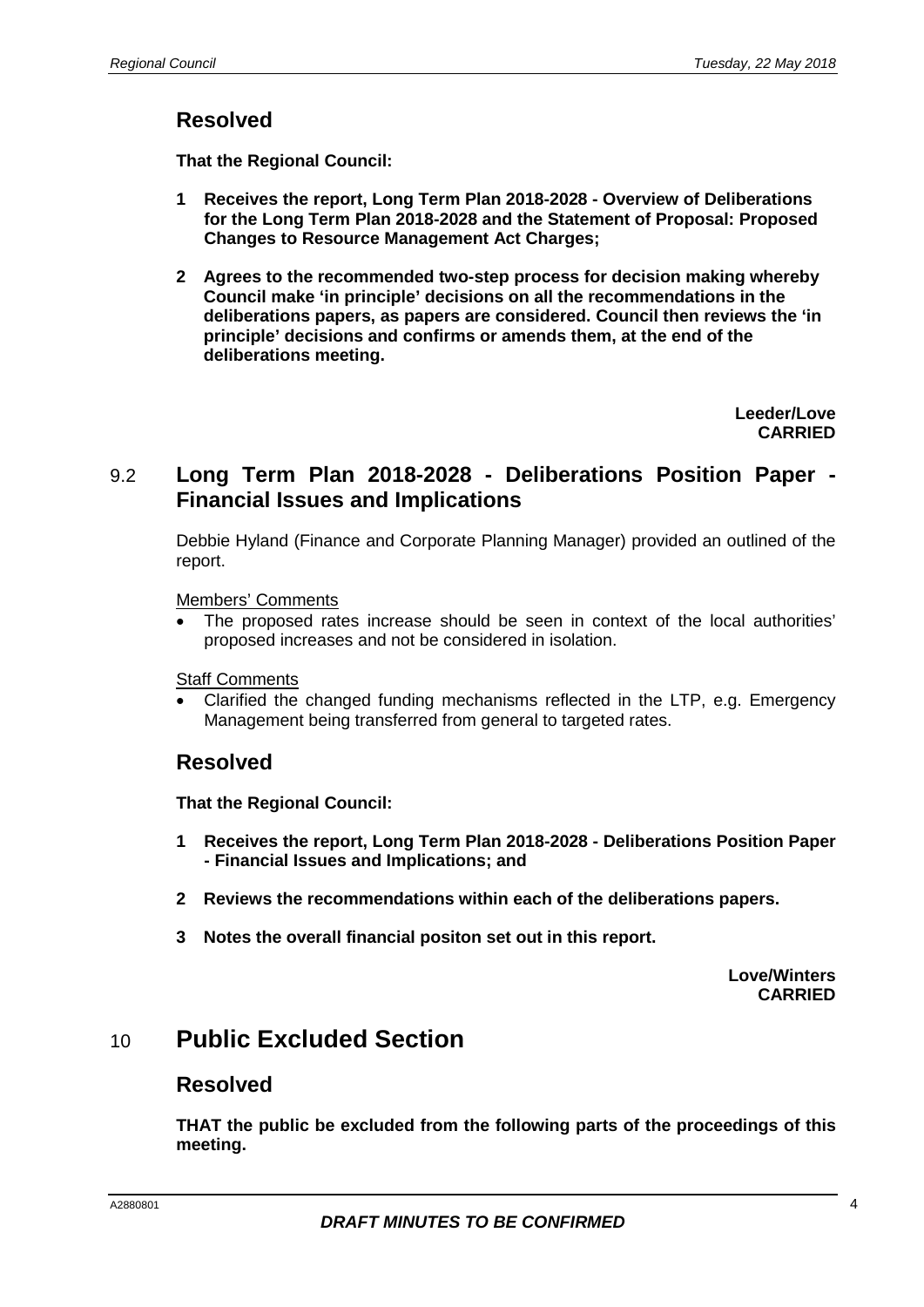**The general subject of each matter to be considered while the public is excluded, the reason for passing this resolution in relation to each matter, and the specific grounds under section 48(1) of the Local Government Official Information and Meetings Act 1987 for the passing of this resolution are as follows:**

| <b>General Subject of</b><br>Matter to be<br><b>Considered</b>                                                                               | <b>Reason for passing</b><br>this resolution in<br>relation to this<br>matter | <b>Grounds under</b><br><b>Section 48(1) LGOIMA</b><br>1987 for passing this<br>resolution |
|----------------------------------------------------------------------------------------------------------------------------------------------|-------------------------------------------------------------------------------|--------------------------------------------------------------------------------------------|
| Long Term Plan<br>2018-2028 -<br><b>Deliberations</b><br><b>Position Paper -</b><br><b>Corporate Property</b>                                | To carry out<br>commercial activities                                         | Good reason for<br>withholding exists under<br>Section $48(1)(a)$                          |
| <b>Long Term Plan</b><br>2018-2028<br><b>Deliberations</b><br><b>Position Paper -</b><br><b>Kopeopeo Canal</b><br><b>Remediation Project</b> | To carry out<br>commercial and<br>industrial<br>negotiations                  | Good reason for<br>withholding exists under<br>Section $48(1)(a)$                          |
| <b>Late Confidential</b><br>Item: Opōtiki<br><b>Harbour</b><br><b>Transformation</b>                                                         | To carry out<br>commercial and<br>industrial<br>negotiations                  | Good reason for<br>withholding exists under<br>Section $48(1)(a)$                          |

**Leeder/von Dadelszen CARRIED**

## **Adjournment**

The meeting adjourned at 11.02 am and reconvened at 11.21 am.

## 11 **Reports Continued**

Debbie Hyland (Finance and Corporate Planning Manager) provided *tabled item 2 – High level staffing: LTP new positions.*

Chief Executive's Comments

- Outlined the assessment and approval process for any staff positions and appointments
- Clarified the difference between the 'bronze, silver and gold' appointment processes, which related to allocation of funding for a position and its need to be filled.

### 11.1 **Long Term Plan 2018-2028 - Deliberations Position Paper - Consultation Topic 1 - Rivers and Drainage**

### **Resolved**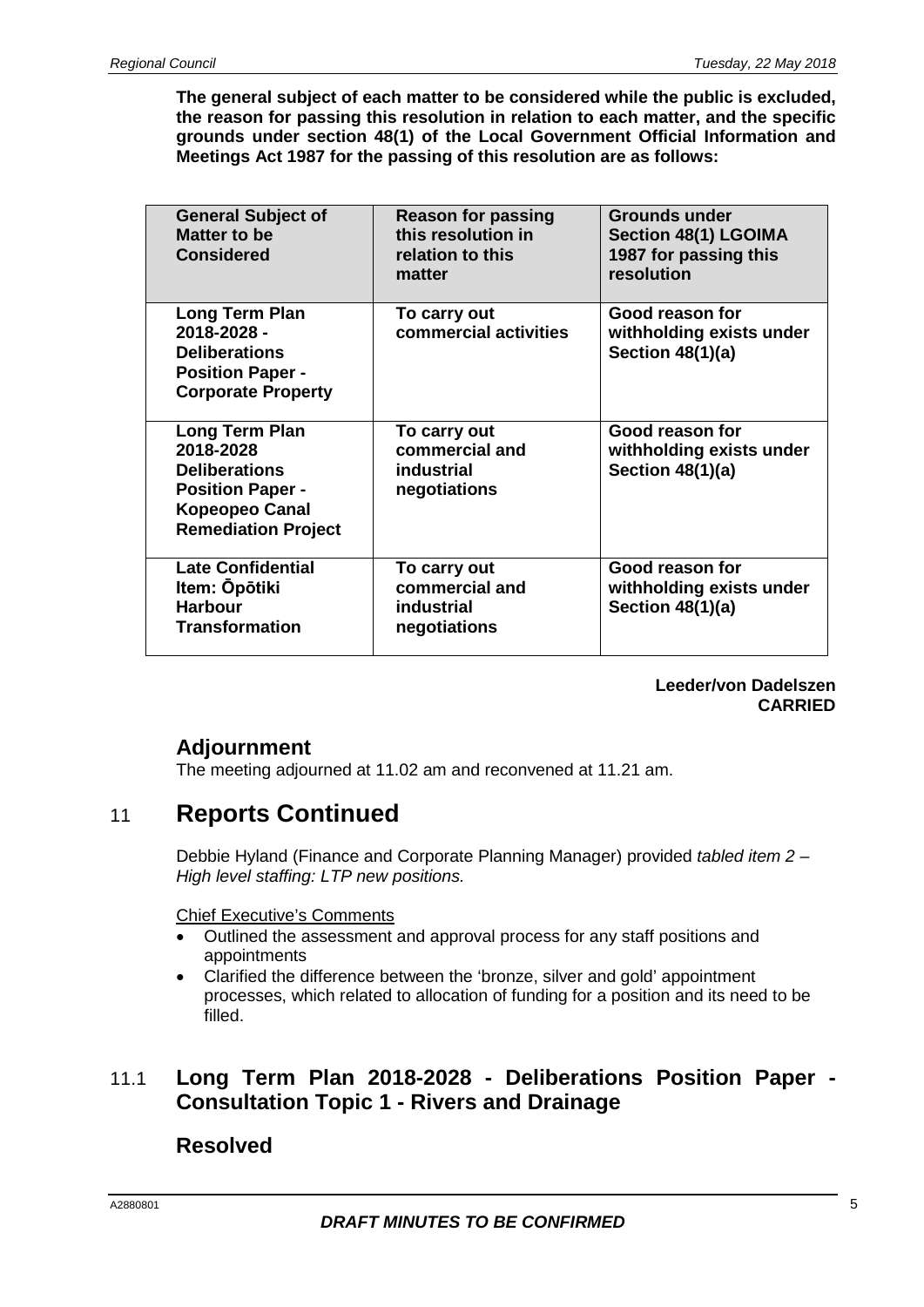- **1 Receives the report, Long Term Plan 2018-2028 - Deliberations Position Paper - Consultation Topic 1 - Rivers and Drainage;**
- **2 Proceeds with Rivers and Drainage flood recovery project Option 1: Carry out all identified repairs as soon as possible. Resulting in a higher rates increase in year one and two and then smaller increases from year three. Noting that available levers discussed in the report to reduce the rates impact on affected ratepayers are applied to the LTP financial estimates for deliberations;**
- **3 Adopts recommended Kaituna Scheme expenditure of \$500,000 (\$250,000 in Year 1 and \$250,000 in Year 2) for storm damage repairs resulting from April 2018 flood event in Rotorua (subject to the works being assessed and firm estimates prepared);**
- **4 Adopts recommended expenditure for rating reviews of \$530,000 and directs staff to:**
	- **a. Undertake in 2019/20 a project to scope the process for delivering targeted rate reviews under the Local Govt. Rating Act and estimate costs for a targeted rate review, the indicative cost for this scoping work is \$30,000;**
	- **b. Subject to above, undertake targeted rate reviews in 2020/21 and 2021/22, the indicative cost for this work is \$250,000 per annum;**
- **5 Adopts that a capital works sum of \$100,000 be added to year 1 of the LTP 2018-2028 for the Waioeka-Otara Rivers Scheme to investigate and rebuild the Connor-Peterson stopbank and Baird's Drain outlet structure;**
- **6 Approves the increase in cost estimates for the Rangitāiki Floodway budget of \$791,000,**
- **7 Notes the recommended changes to the LTP budget estimates are summarised in the table below:**

| <b>Item</b>                 | <b>Description</b>            | <b>Financial implications</b> |
|-----------------------------|-------------------------------|-------------------------------|
| Rotorua Lakes Council       | <b>Allowance for</b>          | Year 1: \$250,000             |
| submission (refer 4.3)      | significant storm             | Year 2: \$250,000             |
|                             | damage repair works           |                               |
|                             | are required in Kaituna       |                               |
|                             | Scheme stream's in            |                               |
|                             | year 1 and 2 of LTP           |                               |
| <b>Targeted rate review</b> | Scope the process for         | Year 1: \$30,000              |
| scoping project (refer      | targeted rate reviews         |                               |
| 4.4)                        | under the Local Govt.         |                               |
|                             | <b>Rating Act and</b>         |                               |
|                             | estimate costs                |                               |
| <b>Targeted rate review</b> | Undertake targeted rate       | Year 2: \$250,000             |
| project (review 4.4)        | reviews under the             | Year 3: \$250,000             |
|                             | <b>Local Govt. Rating Act</b> |                               |
| Ian Connor (refer 4.5)      | <b>Connor-Peterson</b>        | Year 1: \$100,000             |
|                             | stopbank restoration.         |                               |
|                             | Waioeka-Otara River           |                               |
|                             | <b>Scheme renewals</b>        |                               |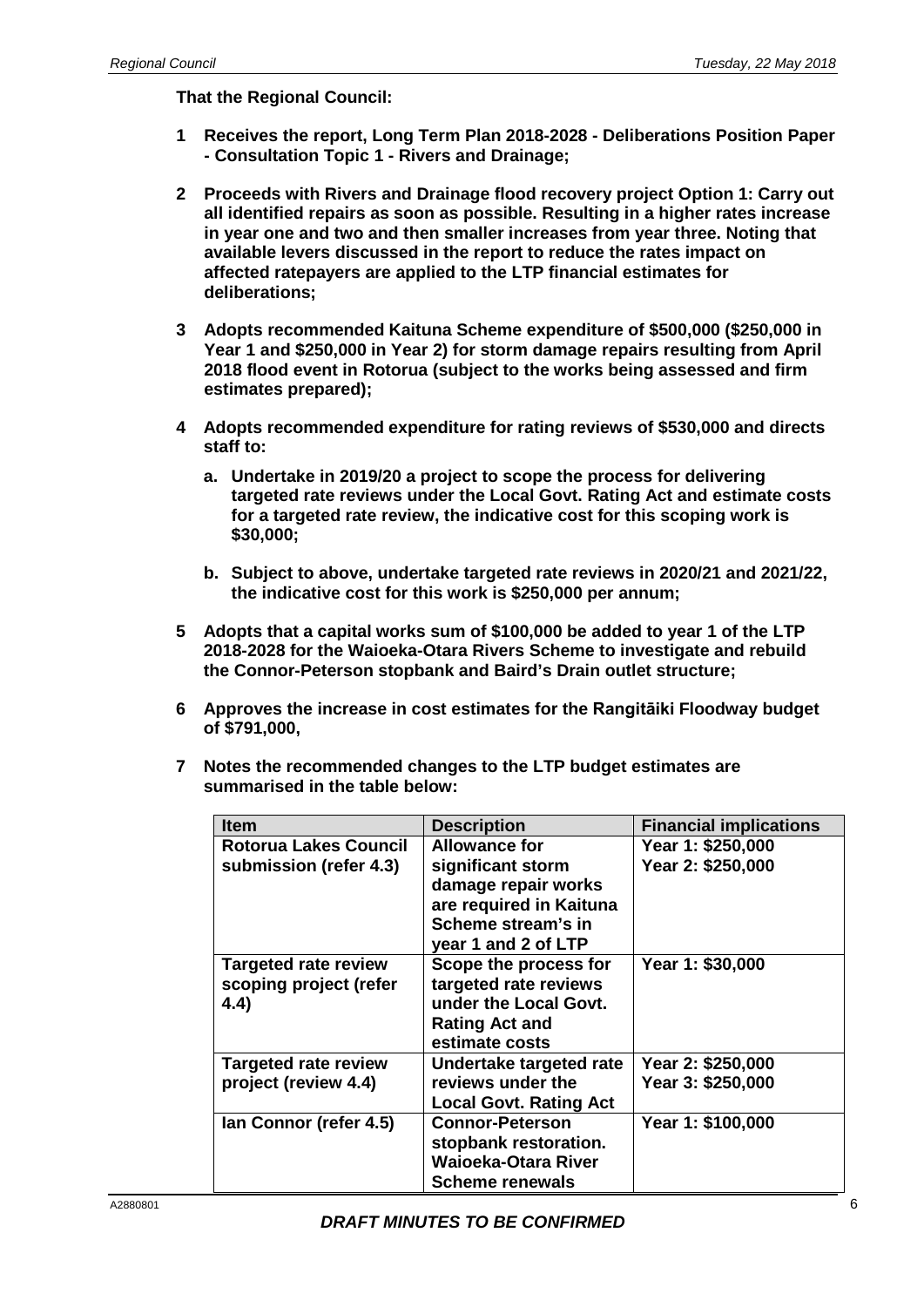|                            | works activity                |                   |
|----------------------------|-------------------------------|-------------------|
| <b>Rangitāiki Floodway</b> | <b>Revised costs estimate</b> |                   |
| $\vert$ (refer 4.10)       | for project.                  | Year 2: \$791,000 |

- **8 Gives direction on the proposed use of the forecast targeted rates reserves as discussed in section 3.4;**
- **9 Receives a report from the Chief Executive on the wider role and responsibility of the Bay of Plenty Regional Council on water body functions, beyond the river scheme.**

**Leeder/von Dadelszen CARRIED**

### 11.2 **Long Term Plan 2018-2028 - Deliberations Position Paper - Consultation Topic 4 - Emergency Management**

#### **Resolved**

**That the Regional Council:**

- **1 Receives the report, Long Term Plan 2018-2028 - Deliberations Position Paper - Consultation Topic 4 - Emergency Management;**
- **2 Direct staff to proceed with the preferred option and establish a targeted rate for region-wide CDEM services;**
- **3 Receives and notes its consideration of submissions and the key themes arising in relation to the CDEM services;**
	- **a. Leave responsibility for resourcing for civil defence centres, community led centres and marae with Territorial Authorities. Noting that the Bay of Plenty Civil Defence Emergency Management Service Delivery review and the Ministerial review are currently underway;**
	- **b. Acknowledges that Maori representation in Civil Defence Emergency Management continue to be a focus for the Bay of Plenty Civil Defence Emergency Management Group. Staff recommend that Maori representation in Civil Defence Emergency Management continues to be a focus for the Bay of Plenty Civil Defence Emergency Management Group. Noting that submissions to the BOPRC LTP 2018-2028 will feed into the Bay of Plenty Civil Defence Emergency Management Service Delivery review for consultants to include in their considerations for a revised operating model. Consideration of a dedicated Maori resource in the Emergency Management team will be included along with other recommendations from the review once it is completed;**
	- **c. Acknowledges the funding challenges facing New Zealand Response Teams (NZRTs), and awaits the results of the Ministry of Civil Defence & Emergency Management led national review into the future of NZRT's to inform any future funding decisions.**

**Love/von Dadelszen**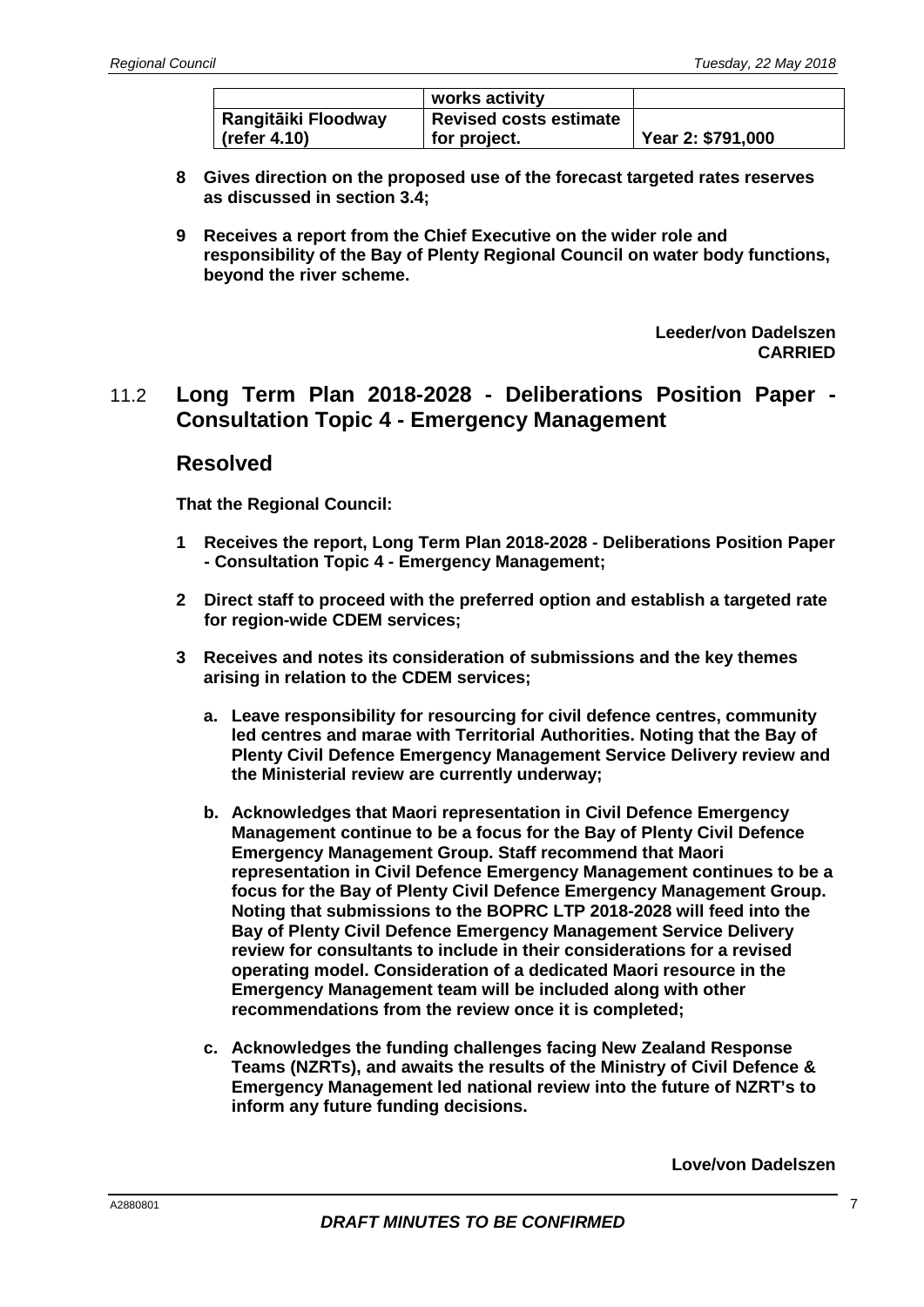### 11.3 **Long Term Plan 2018-2028 - Deliberations Position Paper - Consultation Topic 5 - Regional Development**

Mark Le Comte (Programme Manager, Corporate Performance) provided a brief outline of the report.

Amendments to Draft Policy

- Section 9 move up before Section 8
- Section 9 add 'generally' before 'must not replace'
- Section 11 amend to: '…potential for other funding to *be* applied for'
- Section 18 amend to: 'Council will *generally* not fund replacement…'
- Section 27 amend to: '…general rates *dependent on local and regional benefits'.*

#### **Resolved**

**That the Regional Council:**

- **1 Receives the report, Long Term Plan 2018-2028 - Deliberations Position Paper - Consultation Topic 5 - Regional Development;**
- **2 Approves in principle the Third Party Infrastructure Funding Policy, with agreed minor amendments, to be adopted with Long Term Plan 2018-2028;**
- **3 Approves in principle to use reserves that are specifically set aside, for new third party infrastructure.**

**Thompson/Nees CARRIED**

### 11.4 **Long Term Plan 2018-2028 - Deliberations Position Paper - Consultation Topic 2 - Public Transport**

*PowerPoint presentation – Objective ID A2880923*

Garry Maloney (Transport Policy Manager) and Fiona McTavish (General Manager, Strategy & Science) provided a PowerPoint Presentation as follows:

Key Points

- Topic 2 Public Transport
	- Region-wide
	- Other matters to be decided
		- Western Bay Sub-region & SmartGrowth
		- Public Transport Committee recommendations
- Tauranga Targeted Rate Reserve \$790,000.

#### Staff Comments

- The overall cost of the Centre for Transport was not known beyond Year One of the LTP
- The Rotorua to Murupara bus service was well supported by the local community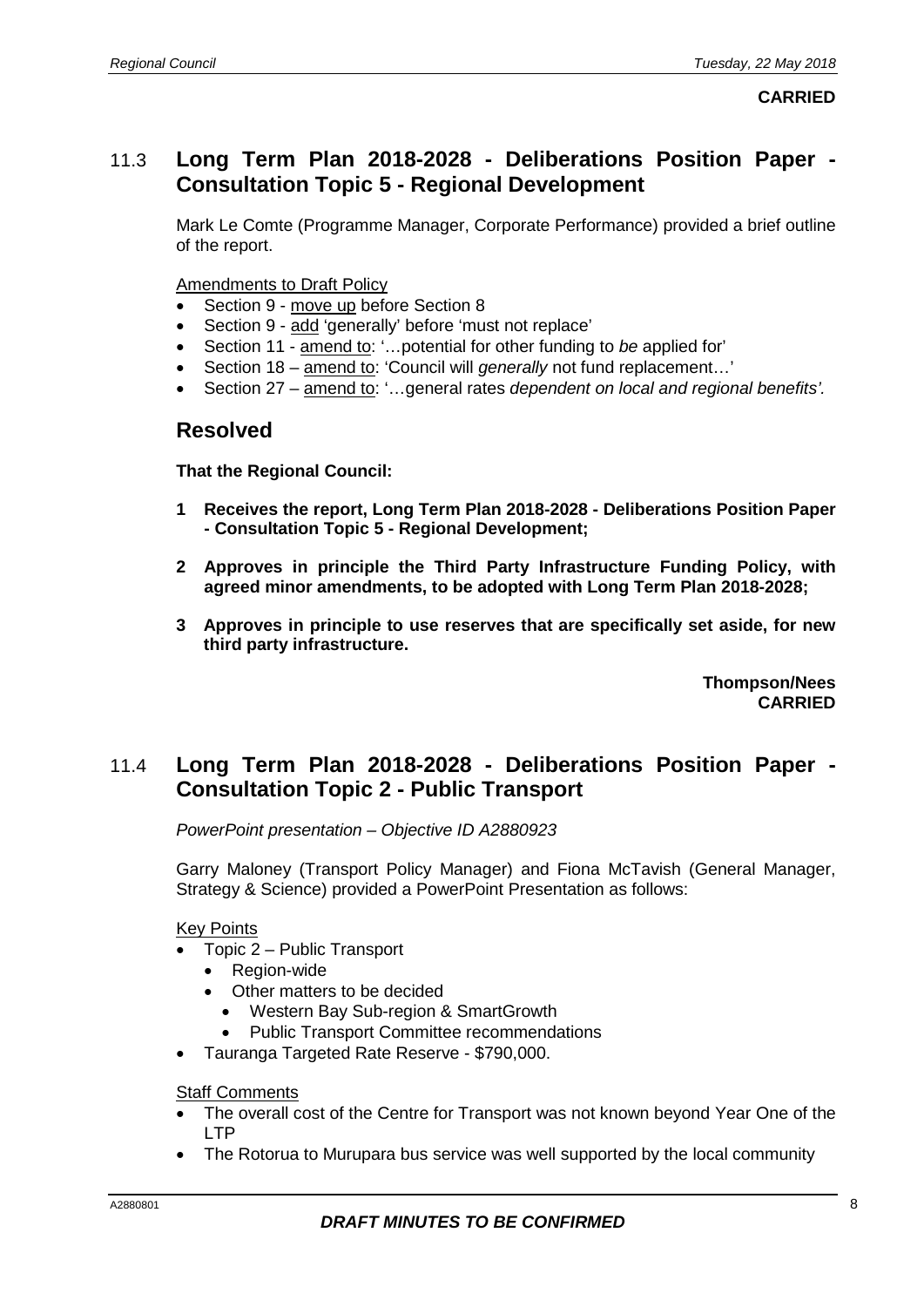- CCTV would be installed on the bus services in Tauranga, as was currently the case in Rotorua
- February 2019 would be the earliest possible time to commence a trial on free bus services for students.

#### Members' Comments

- Sought discussion around staging of targeted rates as some services would not be available in Year One of the LTP
- Suggested that investigating the impacts of a free bus service for school children should be undertaken prior to commencing a trial period
- The desire for a free student bus trial had been expressed by the community as part of the LTP submission process
- Recognised that commencing a trial in Welcome Bay could generate requests for similar trials in other high-pressure areas
- Research and trials would identify the cost of free bus fares and, if continued as a permanent service, funding would have to be allocated as part of future Annual Plans.

#### **Resolved**

#### **That the Regional Council:**

**1 Receives the report, Long Term Plan 2018-2028 - Deliberations Position Paper - Consultation Topic 2 - Public Transport.**

#### **Region-Wide Decisions (Section 2)**

- **2 Proceeds with Option 2: Fully fund Tauranga, Rotorua, Western Bay and Whakatāne District Council's bus services through a targeted rate;**
- **3 Engages further with the relevant communities that have requested new bus services in the first year of the LTP 2018-2028, with a view to Council considering funding those requests in Year Two of the Plan;**
- **4 Consider the opportunity for park and ride as part of future multi-modal investigations;**
- **5 Notes that the Draft Regional Land Transport Plan contains an activity to investigate the feasibility of passenger rail.**

#### **Western Bay of Plenty Sub-Region Decisions (Section 3)**

- **6 Re-examines funding levels, as part of future Annual Plan/Long Term Plan discussions, to support the Tauranga Programme Business Case when it develops the Long Term Plan 2021-2031, at which time it is expected further detailed planning will have been completed;**
- **7 Notes the bus tender for the Tauranga and Te Puke contracts was lower than the forecasted LTP budget estimates, and agrees to maintain the LTP 2018- 2028 budget for Tauranga and Te Puke bus services at current levels to:**
	- **a. Finalise the network and fund the Tauranga student fare-free bus services investment case in LTP Year One;**
	- **b. Support initiatives in LTP Year Two and Year Three such as more investment in electric bus provision, given the strategic intent, level of**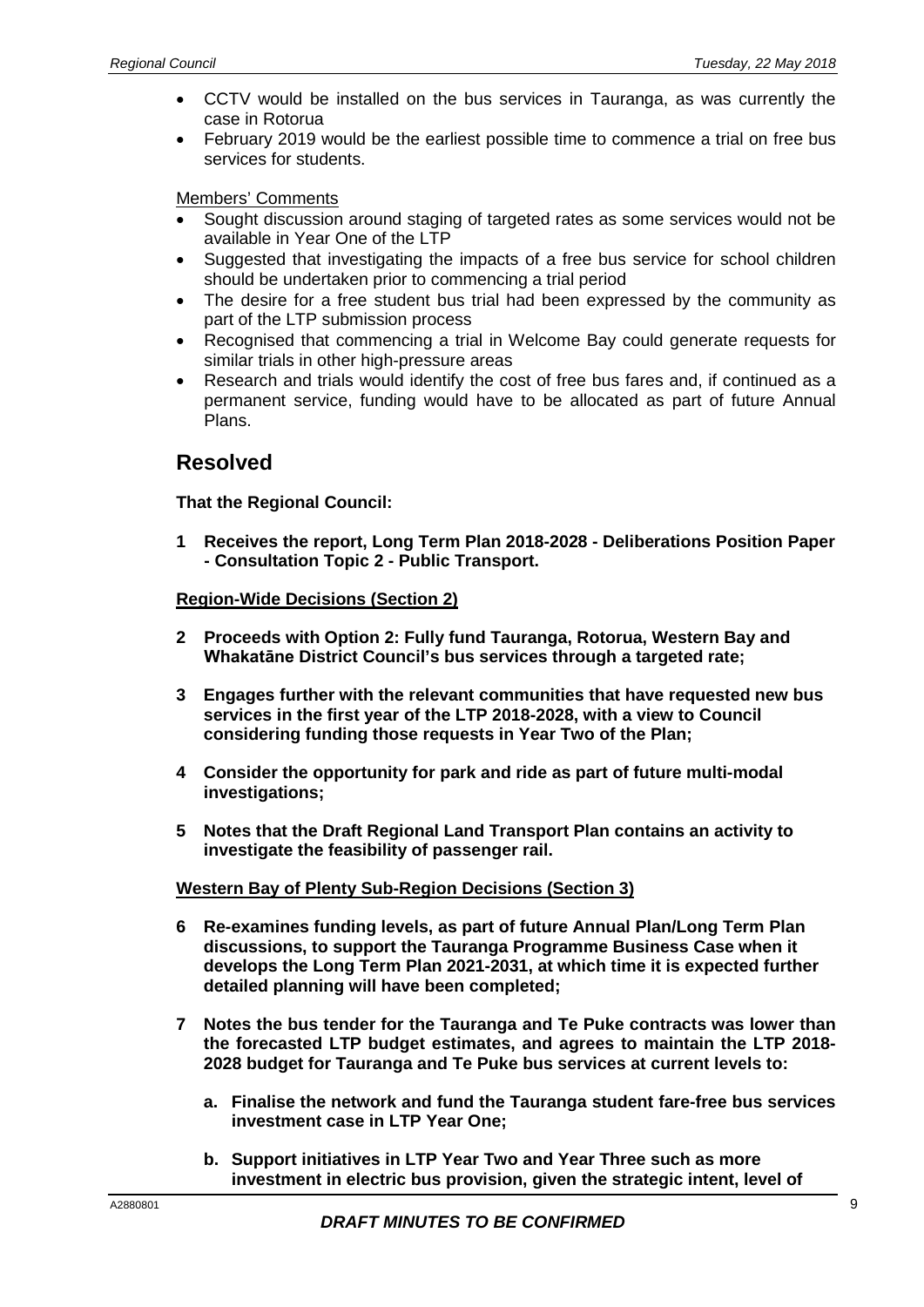**funding support available and the interest from Council's partners to support an application to the Low Emission Vehicle Contestable Fund. Notes that after the Low Emission Vehicle Contestable Fund application round in August 2018, further decisions will be requested from Council as part of Annual Plan 2019/20;**

#### **SmartGrowth Decisions (Section 4)**

- **8 Contribute \$126,000 in LTP Year One to the Tauranga-Western Bay of Plenty Centre for Transport and budget for the additional expenditure within the Transport Planning Activity;**
- **9 Recommend that the yet to be established Centre of Transport undertake a project to identify the implications of aligning the Western Bay of Plenty Public Transport Blueprint, Bay of Plenty Regional Public Transport Plan and Tauranga Programme Business Case to the 2018 Government Policy Statement on Land Transport, the Provincial Growth Fund and the National Policy Statement on Urban Development Capacity, resourced from the \$300,000 identified for the local government partners to establish the Centre;**
- **10 Recommend that a research project be funded on engaging older people in transportation planning, with an estimated cost of \$12,000 in Year One**

#### **May 2018 Public Transport Committee Recommendations (Section 5)**

- **11 Considers the recommendations from the Public Transport Committee on 11 May to Council that it:**
	- **a. Investigate the cost and benefits and wider implications of providing free school transport in Tauranga. This will require approximately \$100,000 of additional budget in LTP Year One (an additional \$1.80 per rating unit for Tauranga) and that this cost will be offset by the bus contract savings referred to in recommendation 7;**
	- **b. Fast track from February 2019 an investigation to trial school student fare-free Welcome Bay bus services, and that Council allocate an estimated \$465,000 funding for the trial to be implemented in LTP Year One providing agreement can be reached with Tauranga City Council on:**
		- **the level of funding it will provide for fare revenue foregone;**
		- **the implementation of appropriate bus priority; and**
		- **the timing and term of the trial.**
- **12 Extend the Waihi Beach trial service to 12 months and continue to provide a two day per week passenger transport service for Waihi Beach and that Council will allocate an estimated \$23,000 of additional budget in LTP Year One (approximately \$0.52 (GST exclusive) additional per rating unit).**

#### **Tauranga targeted rates reserve (Section 6)**

- **13 Agrees to use \$465,000 (split over Years One and Two) from the Tauranga targeted rate reserve to fund the additional costs recommended to implement the school student fare-free Welcome Bay bus services trial;**
- **14 Agree to use the remaining available funds in the Tauranga targeted rate reserve to further reduce the targeted rates increases in LTP Year One.**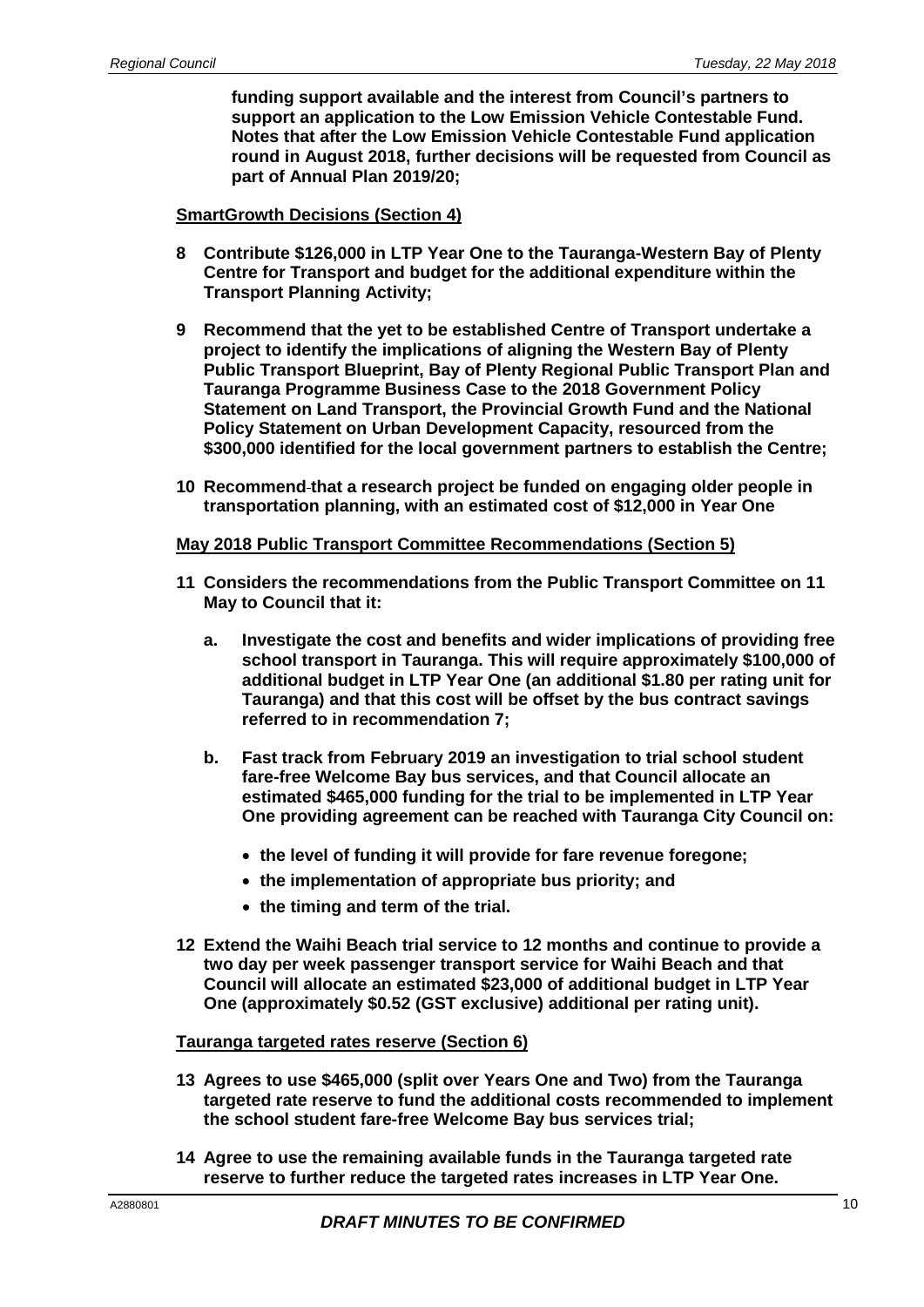#### **Thurston/Thompson CARRIED**

### 11.5 **Long Term Plan 2018-2028 - Deliberations Position Paper - Third Party Infrastructure Funding Requests**

Mark Le Comte (Programme Manager Corporate) provided an outline of the report.

Members' Comments

- Noted that funding towards the Tarawera Sewerage project had been included in the Rotorua Lakes Council LTP 2018-28, which meant an accelerated timeline was no longer required on this funding request
- Resource consent was not required as low-pressure pumps would direct sewerage back to Rotorua.

#### **Resolved**

- **1 Receives the report, Long Term Plan 2018-2028 - Deliberations Position Paper - Third Party Infrastructure Funding Requests;**
- **2 Budgets in the LTP 2018-2028 for \$750,000 in 2021/22 towards infrastructure costs for Tarawera Sewerage, conditional on:**
	- **a. A business case from RLC confirming the total cost, sources of funding, costs to ratepayers and householders and risks is approved by BOPRC prior to June 2021;**
	- **b. All other funding for the project is in place with formal signed agreements;**
	- **c. A funding agreement, including a drawdown schedule for release of BOPRC funds and funding limitations according to the Third Party Infrastructure Funding Policy, is approved by the BOPRC Chief Executive prior to drawdown of BOPRC funds;**
	- **d. All required consents are granted prior to drawdown of BOPRC funds.**
- **3 Notes that no other requests for new third party infrastructure funding are included in LTP 2018-2028, and that all other requests for infrastructure funding that were received will be declined;**
- **4 Notes that BOPRC does not outline a funding position for any future new third party infrastructure funding including Matata sewerage, Awatarariki Fanhead, or Rotorua Lakes;**
- **5 Notes that existing infrastructure grants are budgeted as per the financial table at section 4.2., pending final carryovers after the end of 2017/18;**
- **6 Notes that staff are working to confirm details of payment timing and milestones for the Rotoma/Rotoiti sewerage scheme;**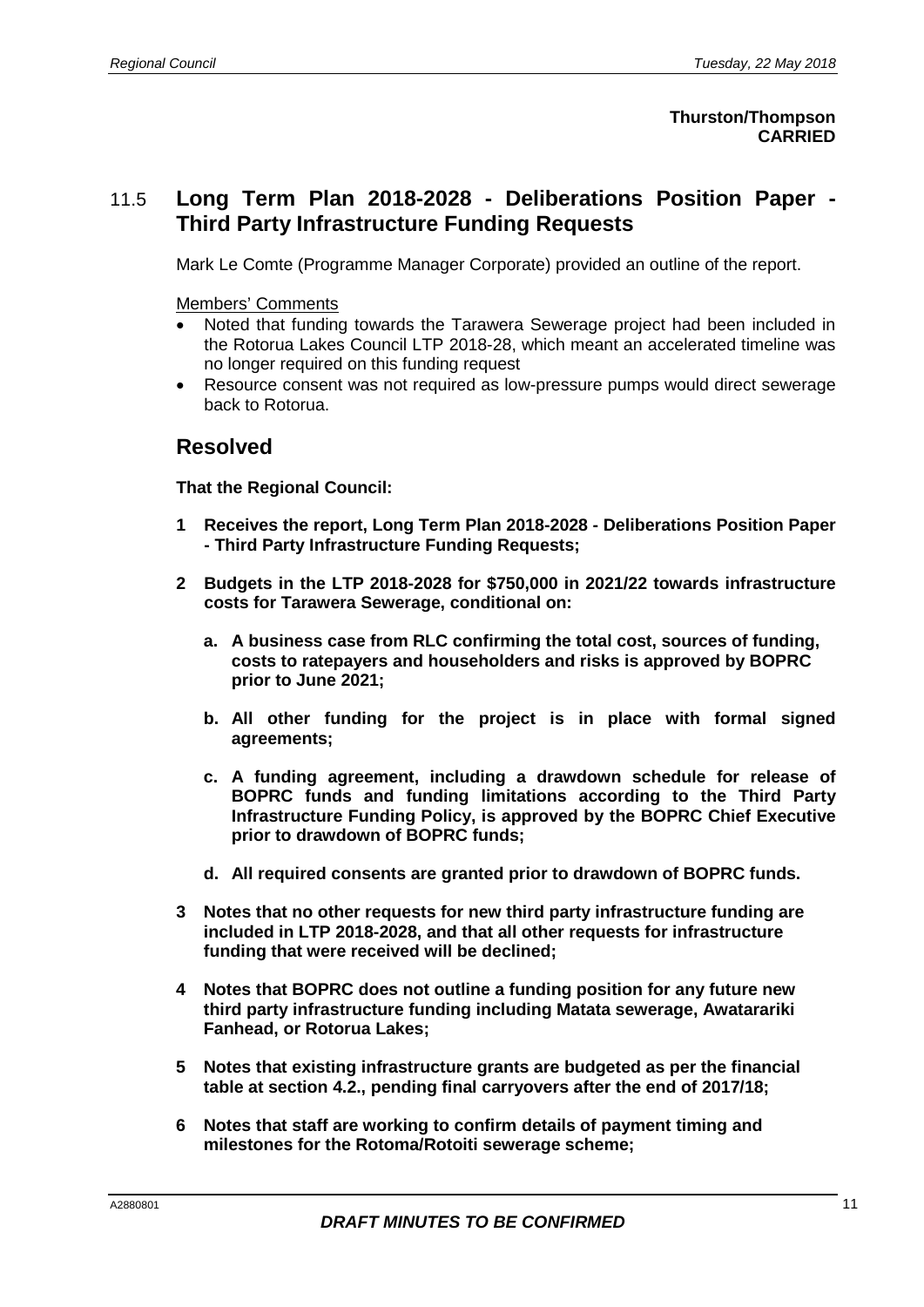- **7 Budgets in the LTP 2018-2028 for \$100,000 in 2018/19 towards infrastructure costs for Ōtāwhiwhi Marae reticulation, conditional on:**
	- **a. This is the maximum that BOPRC will contribute;**
	- **b. A funding agreement, including limitations on the use of BOPRC funds according to the Third Party Infrastructure Funding Policy, is approved by the BOPRC Chief Executive;**
	- **c. All required consents are granted prior to drawdown of BOPRC funds.**

**Thompson/Winters CARRIED**

**That the Regional Council:**

**8 Reports back on the scale and extent of the issue of reticulation region wide and its impact on marae.**

> **Thompson/Love CARRIED**

**That the Regional Council:**

- **9 Budgets in the LTP 2018-2028 for \$100,000 in 2018/19 towards purchase of Tahataharoa and this is the maximum that BOPRC will contribute;**
- **10 Notes that contributions towards restoration of Tahataharoa may be considered from existing budgets where work aligns with BOPRC objectives.**

**Thompson/Love CARRIED**

### **Adjournment**

The meeting adjourned at 1.08 pm and reconvened at 1.33 pm.

### 11.6 **Long Term Plan 2018-2028 - Deliberations Position Paper - A Vibrant Region**

Debbie Hyland (Finance and Corporate Planning Manager) provided an outline of the report.

Staff Comments

- Two additional Regional Planning staff was sought to accommodate increased growth and to reduce the use of external consultants
- The financial impact of additional staff was off-set by the associated reduction in consultancy costs.

#### Members' Comments

- Noted that BOPRC was already contributing towards the Marine Research Institute
- Wealth disparity (as referred to in the submission from Whakatāne District Council) could be a regional matter for future consideration.

#### Staff Follow-up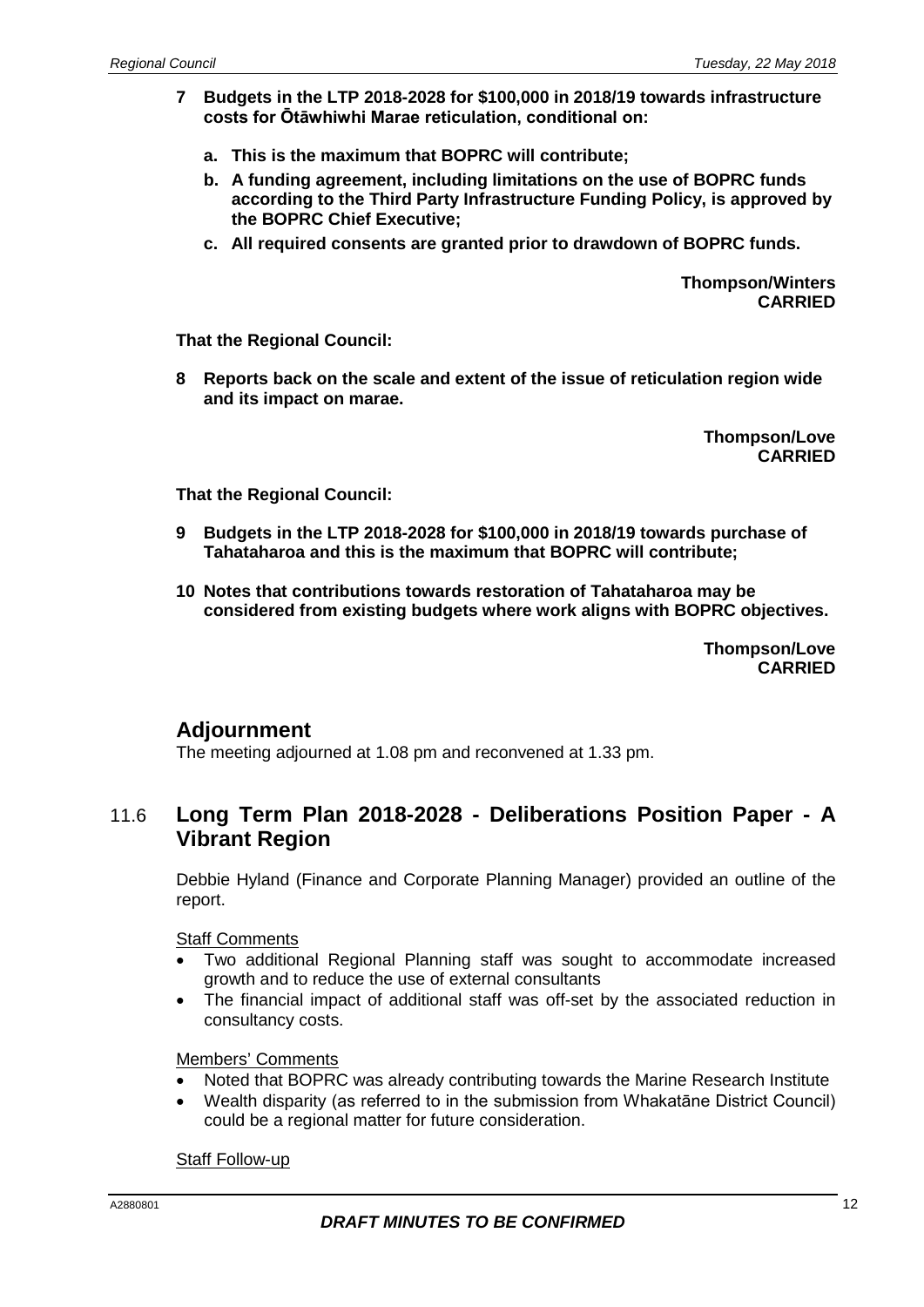• Await the direction from Central Government prior to progressing the Regional Spatial Plan.

#### **Resolved**

**That the Regional Council:**

- **1 Receives the report, Long Term Plan 2018-2028 - Deliberations Position Paper - A Vibrant Region;**
- **2 Confirms the importance of the Bay of Connections and SmartGrowth programmes, as reflected in the Draft Long Term Plan 2018-2028;**
- **3 Provides additional staff resourcing in the Regional Planning activity to enable Council to suitably plan, respond and implement urban policy issues, as follows:**
	- **FTE Team Leader – Regional Integrated Planning;**
	- **FTE Planner – Regional Integrated Planning.**
- **4 Notes that funding of these new positions is to come from the consultancy and contractor fees budget in the Draft Long Term Plan 2018-2028 within the Regional Planning activity, so is cost neutral;**
- **5 Confirms amendment is required in Volume Rua at page 14 to reflect the population projections at page 108 by territorial authority;**
- **6 Declines the requests from Priority One for regional funding assistance of \$150,000 towards the following three regional projects.** 
	- **Groundswell festival of innovation;**
	- **Regional labour market study;**
	- **Marine biotechnology.**
- **7 Notes that no other amendments are made to the 'A Vibrant Region' outcome under the Long Term Plan 2018-2028.**

**Nees/Bruning CARRIED**

### 11.7 **Long Term Plan 2018-2028 - Deliberations Position Paper - Consultation Topic 3 - Biosecurity**

Greg Corbett (Biosecurity Manager) provided an outline of the report.

#### Members' Comments

- Recognised the importance of controlling noxious weed, e.g. woolly nightshade
- Encouraged a practice where BOPRC staff actively worked with the community in control of weeds and pests,
- Concerned regarding the 'containment' approach as it was not necessarily effective
- Landowner co-operation and buy-in was essential in the control of pests, e.g. wallabies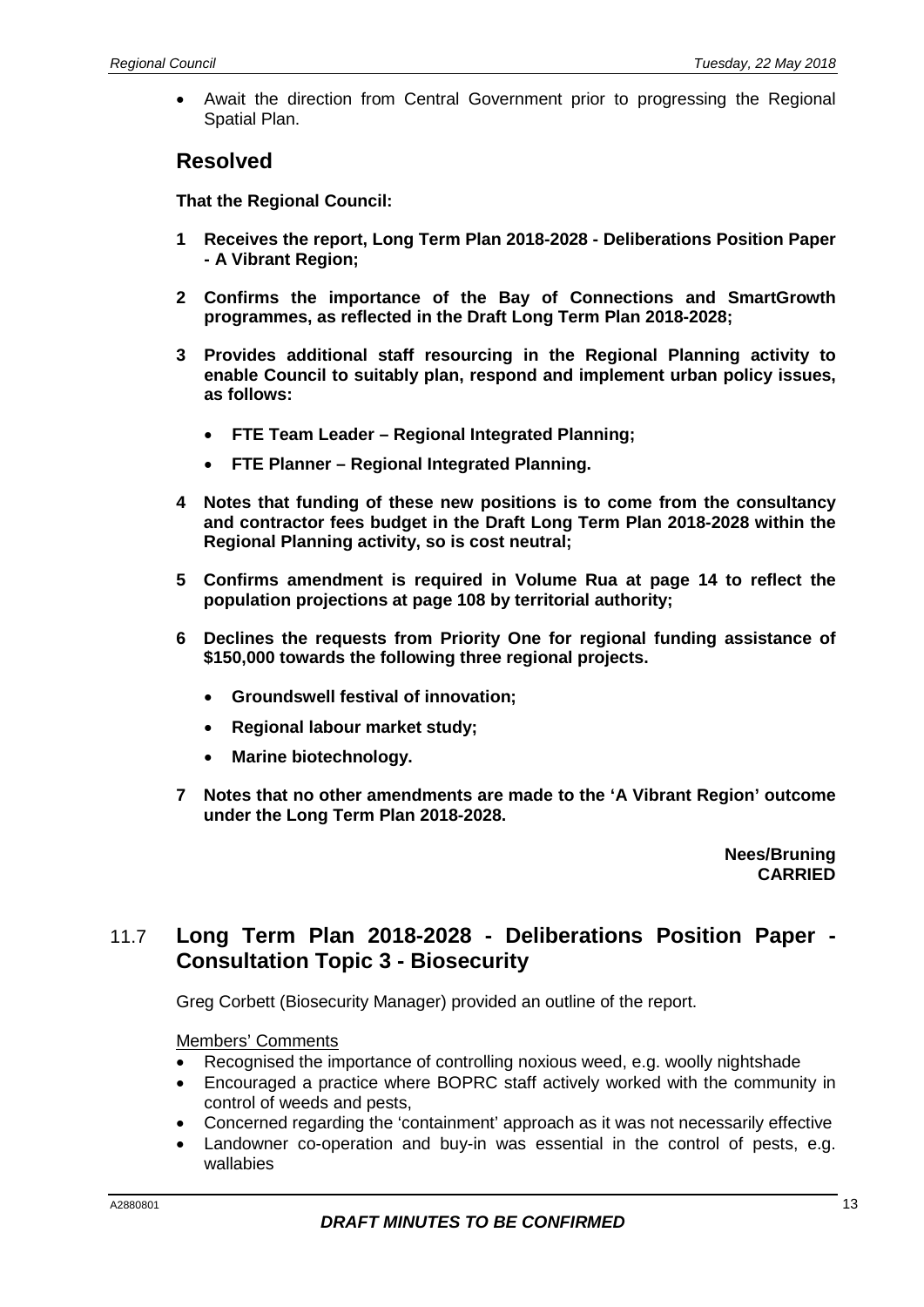• A gradual increase in funding allowed for staff recruitment and training, as well as community engagement, which would support a successful outcome.

**Staff Comments** 

- Increased monitoring and inspections would require higher levels of staff resourcing
- The additional funding in Year One would be focussed on community engagement initiatives.

### **Resolved**

**That the Regional Council:**

- **1 Receives the report, Long Term Plan 2018-2028 - Deliberations Position Paper - Consultation Topic 3 - Biosecurity;**
- **2 Budgets in the Long Term Plan 2018-2028 for Option 2 (increased funding of \$500,000 compared to 2017/18 Annual Plan) in year one of the LTP;**
- **3 Budgets in the Long Term Plan 2018-2028 for further increases of \$250,000 in each of years two and three (increased funding of \$1.0 million in year three onwards compared to Annual Plan 2017/18).**

**Winters/Tahana CARRIED**

## 12 **Public Excluded Section**

#### **Resolved**

**THAT the public be excluded from the following parts of the proceedings of this meeting.**

**The general subject of each matter to be considered while the public is excluded, the reason for passing this resolution in relation to each matter, and the specific grounds under section 48(1) of the Local Government Official Information and Meetings Act 1987 for the passing of this resolution are as follows:**

| <b>General Subject of</b><br><b>Matter to be</b><br><b>Considered</b>                               | <b>Reason for passing</b><br>this resolution in<br>relation to this<br>matter | <b>Grounds under</b><br><b>Section 48(1) LGOIMA</b><br>1987 for passing this<br>resolution |
|-----------------------------------------------------------------------------------------------------|-------------------------------------------------------------------------------|--------------------------------------------------------------------------------------------|
| Long Term Plan<br>2018-2028 -<br><b>Deliberations</b><br><b>Position Paper -</b><br><b>Treasury</b> | To carry out<br>commercial and<br>industrial<br>negotiations                  | Good reason for<br>withholding exists under<br>Section $48(1)(a)$                          |

**Leeder/Love CARRIED**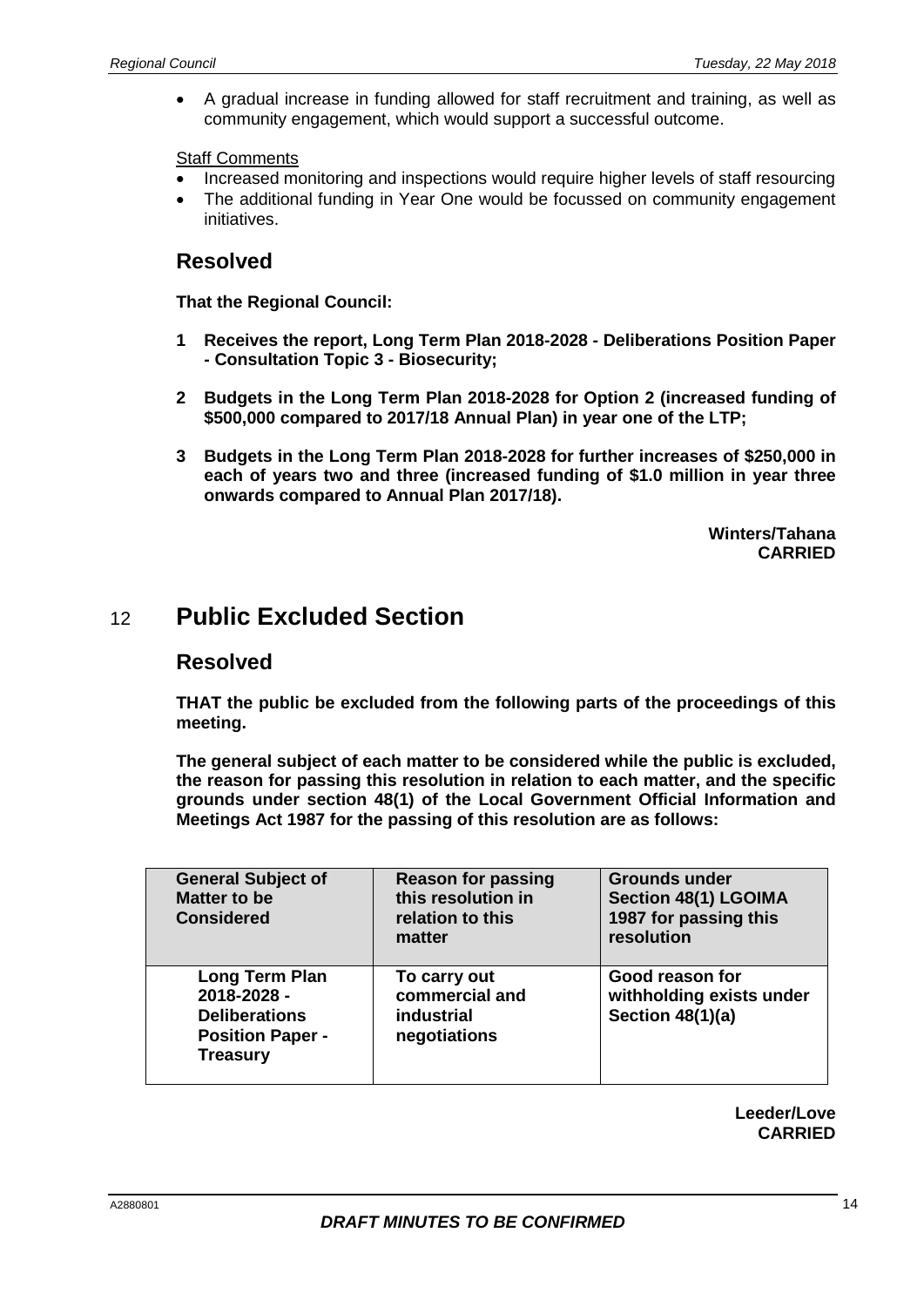## 13 **Reports Continued**

### 13.1 **Long Term Plan 2018-2028 Deliberations Position Paper - Resource Consents Resourcing**

Chris Ingle (General Manager, Integrated Catchments) and Reuben Fraser (Consents Manager) provided an outline of the report.

Staff Comments

- Additional staff resourcing would assist in meeting the expected levels of service within the resource consent activity
- Any application that did not include the required Cultural Impact Assessment, would be put on hold while seeking input from Iwi
- There were discount provisions in place while a resource consent application was being processed, which meant the proposed changes to the RMA fees and charges were a fair reflection of the work being undertaken
- Iwi had genuine concerns with regards to available resourcing, timeframes and knowledge when being presented with resource consent applications for assessment.

### **Resolved**

**That the Regional Council:**

- **1 Receives the report, Long Term Plan 2018-2028 Deliberations Position Paper - Resource Consents Resourcing;**
- **2 Approves three additional full-time equivalent staff and associated budget for the Resource Consents Activity in Council's 2018-2028 Long Term Plan.**

**Leeder/Love CARRIED**

### 13.2 **Long Term Plan 2018-2028 - Deliberations Position Paper - Proposed Changes to Charges under the Resource Management Act and Building Act Charges Policy 2018/19**

#### **Resolved**

- **1 Receives the report, Long Term Plan 2018-2028 - Deliberations Position Paper - Proposed Changes to Charges under the Resource Management Act and Building Act Charges Policy 2018/19;**
- **2 Receives and notes its consideration of submissions to the proposed changes to the charges under the Resource Management Act and Building Act Charges Policy 2018/19;**
- **3 Direct staff to incorporate the changes into the Resource Management Act and Building Act Charges Policy 2018/19 and prepare for adoption.**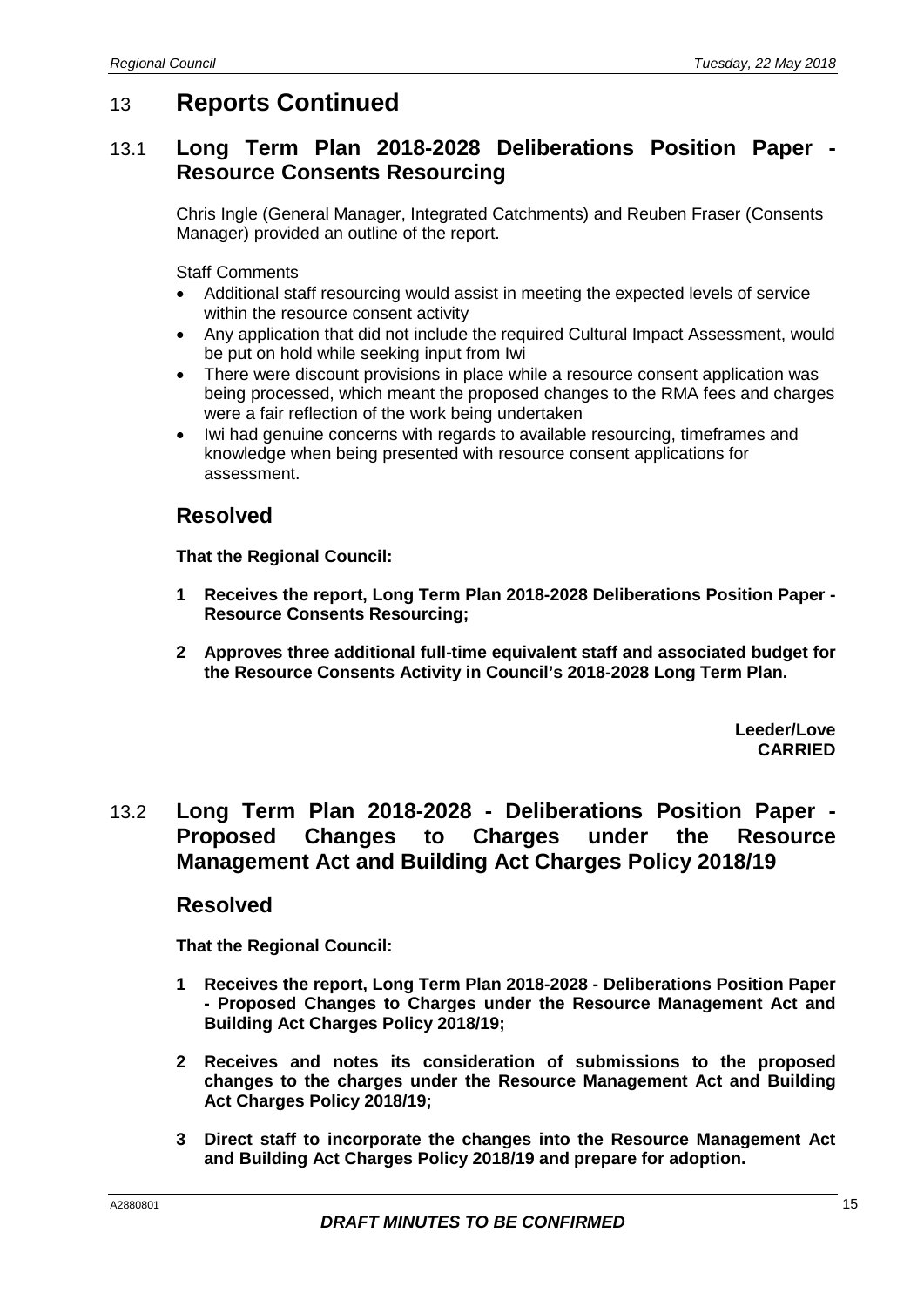### 13.3 **Long Term Plan 2018-2028 - Deliberations Position Paper - A Healthy Environment**

Sarah Omundsen (General Manager, Regulatory Services) provided a brief outline of the report.

### **Resolved**

**That the Regional Council:**

- **1 Receives the report, Long Term Plan 2018-2028 - Deliberations Position Paper - A Healthy Environment;**
- **2 Directs staff to explore extending the Hot Swap Scheme further throughout the Bay of Plenty via a Targeted Rate in year 2 of the Long Term Plan;**
- **3 Notes the specific points raised through the submissions and the staff response in the attached appendix.**

**Winters/Thompson CARRIED**

### 13.4 **Long Term Plan 2018-2028 - Deliberations Position Paper - Freshwater for Life**

Namouta Poutasi (Water Policy Manager) and Toni Briggs (Project Manager, Water Programme) provided an outline of the report.

#### Staff Comments

- There were currently three vacancies within the science teams
- The proposed staff changes would result in cost reductions by splitting resourcing between internal and external expertise
- Important for Council to secure expertise within the water activity for future projects
- Central Government placed increasing value and importance on Matauranga Māori, which meant in-house expertise was required.

### **Resolved**

- **1 Receives the report, Long Term Plan 2018-2028 - Deliberations Position Paper - Freshwater for Life;**
- **2 Endorses staff recommendations as outlined in section 4 of this report including:**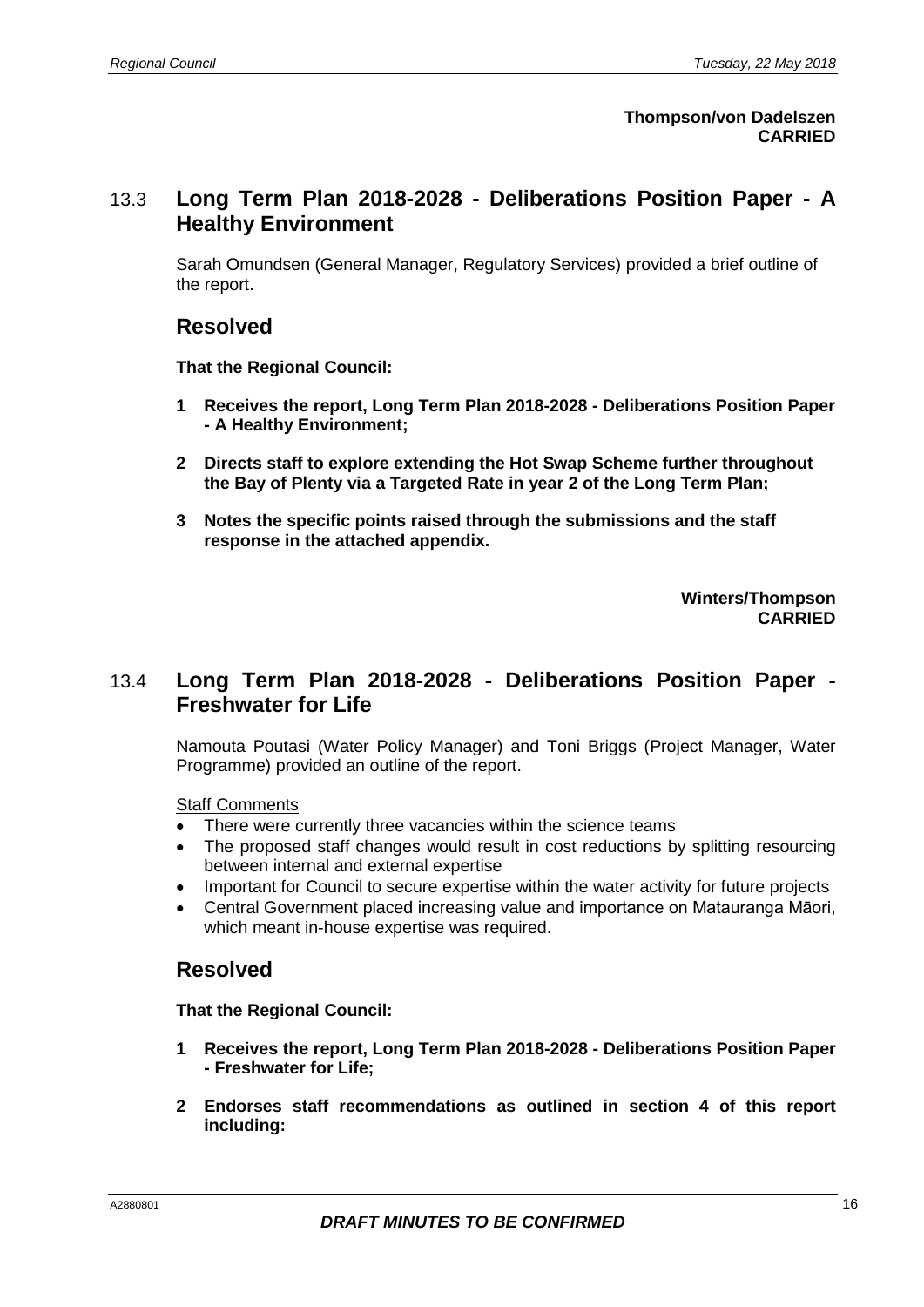- **a) Request for an additional Scientist to support Matauranga Maori and NPSFM – an additional \$50,000 per annum from Year 1;**
- **b) Request for an additional Water Policy planner, providing specialist Maori input – an additional \$90,000 per annum from Year 1);**
- **c) Request for additional funding for 1 permanent and 2 fixed term Regulatory Compliance staff for three years for the monitoring and enforcement of consents – an additional \$155,000 from year 1.**
- **3 Notes the specific points raised through the submissions and the staff response in the attached appendix.**

**Thompson/Tahana CARRIED**

### 13.5 **Long Term Plan 2018-2028 - Deliberations Position Paper - Climate Change**

*PowerPoint presentation – Objective ID A2880293*

Stephen Lamb (National Resources Policy Manager) provided an outline of the report.

#### PowerPoint Presentation

- Strategic Challenge Climate Change
- Climate Change Options considered
- Climate Change Recommendation.

#### Members' Comments

- Suggested a more staged funding approach in Years One and Two
- Suggested scheduling a review of this matter in the 2019/20 Annual Plan
- Focus should be on BOPRC as leaders in mitigation of the impact of climate change.

#### **Resolved**

**That the Regional Council:**

- **1 Receives the report, Long Term Plan 2018-2028 - Deliberations Position Paper - Climate Change.**
- **2 Approves Option 2, Enhanced Council Responsiveness and budgets in the Long Term Plan 2018-2028 for \$175,000 in year one, and then \$200,000 (uninflated) from year two onwards.**

**Thompson/Nees CARRIED**

### 13.6 **Long Term Plan 2018-2028 Deliberations Position Paper - Maori Participation**

Kataraina O'Brien (Strategic Engagement Manager) provided an outline of the report.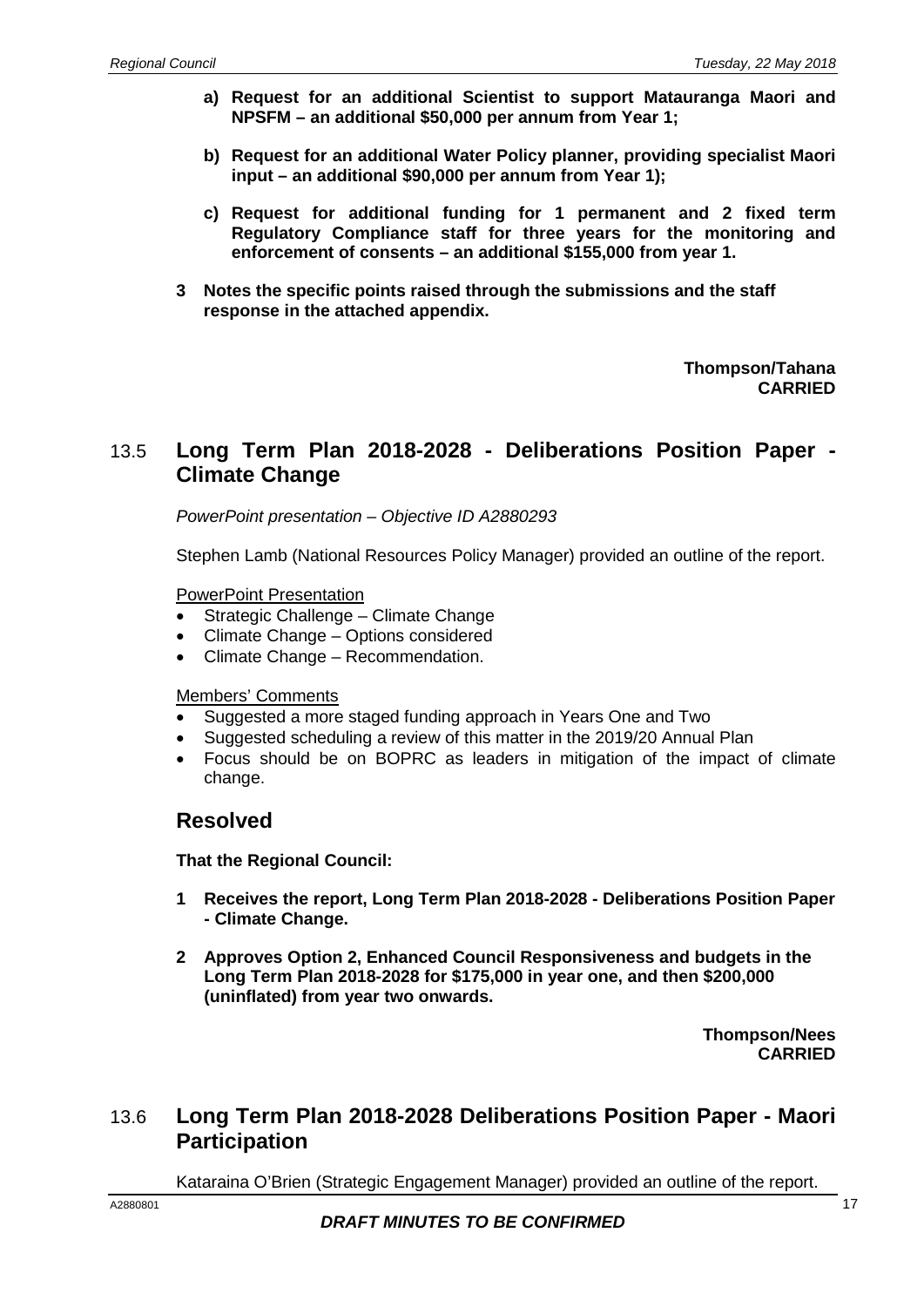Staff Comments

- The proposed Maori Advisory Group would represent a collaboration between BOPRC and external parties, and would be established specifically for the development of a Regional Maori Responsiveness Strategy
- A number of submissions from Tangata Whenua related to the need for strengthening the relationship between BOPRC and Iwi/Hapū, particularly in the engagement space.

Members' Comments

- Concerned that if the request for funding was declined, other important work streams would be deprioritised as a result
- Recognised the significant and wide reaching responsibilities of the Māori Policy unit
- Drew attention to the Kawe Kōrero (Te Reo) App, developed by Waikato Regional Council.

#### **Attendance**

Chairman Leeder withdrew from the meeting at 2.57 pm and Cr Nees assumed the Chair in his absence.

#### **Attendance**

Chairman Leeder entered the meeting at 3.04 pm and assumed the Chair.

#### **Resolved**

- **1 Receives the report, Long Term Plan 2018-2028 Deliberations Position Paper - Maori Participation;**
- **2 Approves the following recommendations:**
	- **a) Recommendation 1: Approves \$40,000 in years 2-3 of the LTP 2018-2028 budget to support the implementation of He Korowai Matauranga (Matauranga Maori Framework).**
	- **b) Recommendation 2: Approves \$27,000 in years 2-3 of the LTP 2018-2028 budget to facilitate collaborative outcomes of wananga with Maori across the region. Note funding could be sourced from the Community Initiatives Fund (CIF) and has been incorporated into the CIF deliberation report for consideration.**
	- **c) Recommendation 3: Establishes a Maori Advisory Group to assist with the development of a Regional Maori Responsiveness Strategy. No budget is required from the LTP 2018-2028 as this cost can be met within existing budgets.**
	- **d) Recommendation 4: Support the development of Iwi Participation Agreements by approving \$3,000 per agreement to assist Iwi. No budget is required from the LTP 2018-2028 as this cost can be met within existing budgets.**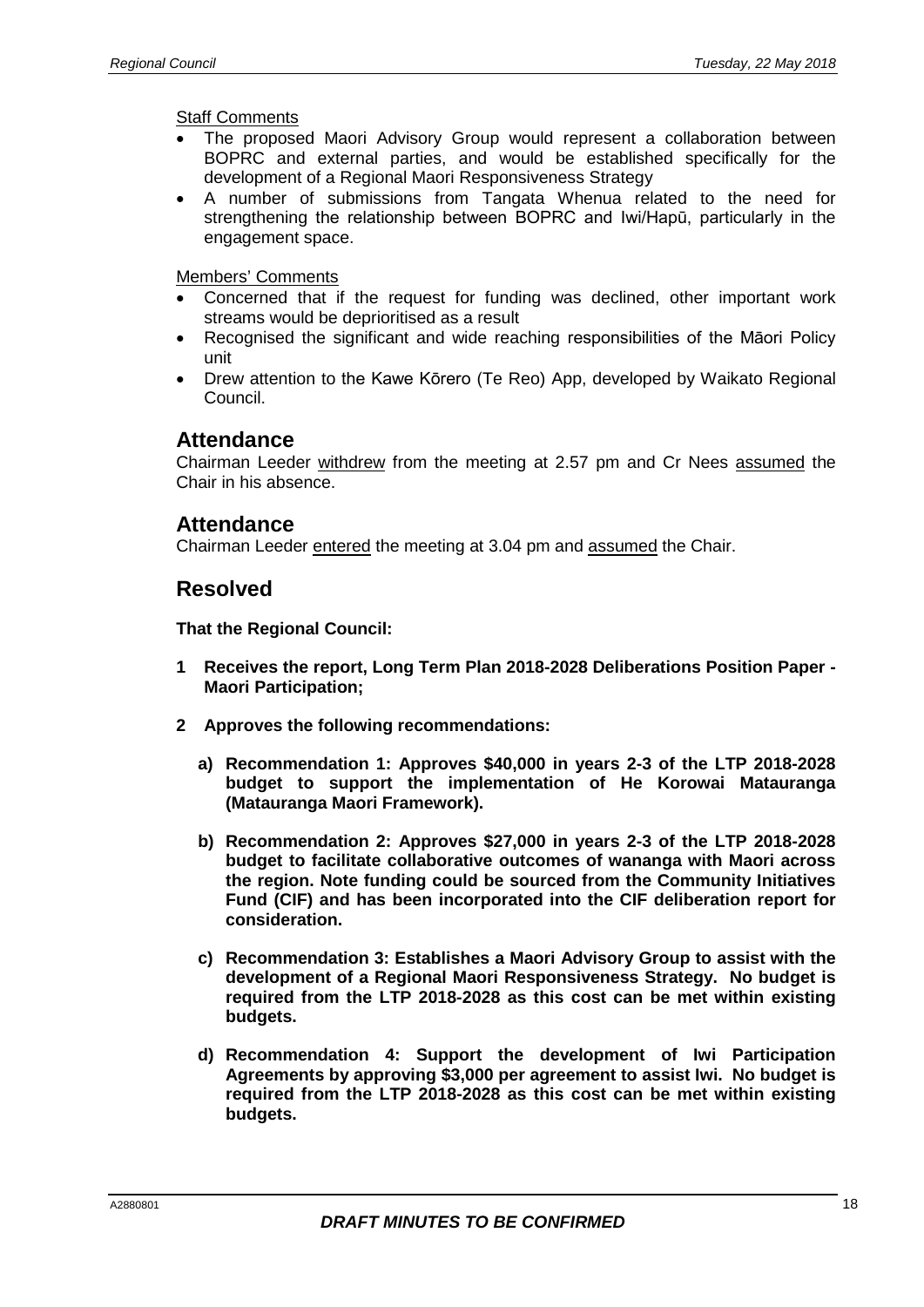**e) Recommendation 5: Amend the Terms of Reference for Komiti Maori to give them delegated authority to request an annual or 6 monthly report on Council's responsiveness to Maori.** 

> **Leeder/Love CARRIED**

### 13.7 **Long Term Plan 2018-2028 - Deliberations Position Paper - Community Initiatives Funding Requests**

Kerry Gosling (Community Engagement Team Leader) provided an outline of the report.

Staff Comments

- Surf Lifesaving: Eastern Region covered the entire Bay of Plenty
- Noted that the Public Transport budget included engagement and research on the needs of the older people in transportation planning within the Western Bay of Plenty (refer resolution 3f below).

Cr Thompson declared an interest in the resolution pertaining to Envirohub and abstained from the discussion and vote.

#### **Resolved**

- **1 Receives the report, Long Term Plan 2018-2028 - Deliberations Position Paper - Community Initiatives Funding Requests;**
- **2 Review the staff funding assessments for the Community Initiatives Fund and subject to Council direction; make the following in-principle funding allocations:**
	- **a. Decision to grant funding to EM16 Surf Lifesaving New Zealand (Eastern Region) of \$30,000 per year for the period 2018/19-2020/21;**
	- **b. Decision to grant funding to OL145 Sustainable Business Network \$32,000 for period 2018/19 and \$12,000 per year for period 2018/19-2020/21;**
	- **c. Decision to grant funding to EM28 Te Runanga o Ngai Te Rangi Iwi Trust of \$19,000 per year for the period 2018/19-2020/21;**
	- **d. Decision to grant funding to OL153 Envirohub BOP (Tauranga Environment Centre Charitable Trust) of \$70,000 per year for the period 2018/19-2020/21;**
	- **e. Decision to grant funding to EM36 Discovery Through Nature Ltd. of \$15,000 for period 2018/19 and \$20,000 per year for the period 2018/19- 2020/21;**
	- **f. Decision to grant funding to OL40/EM91 Bay Conservation Alliance of \$20,000 per year for the period 2018/19-2020/21;**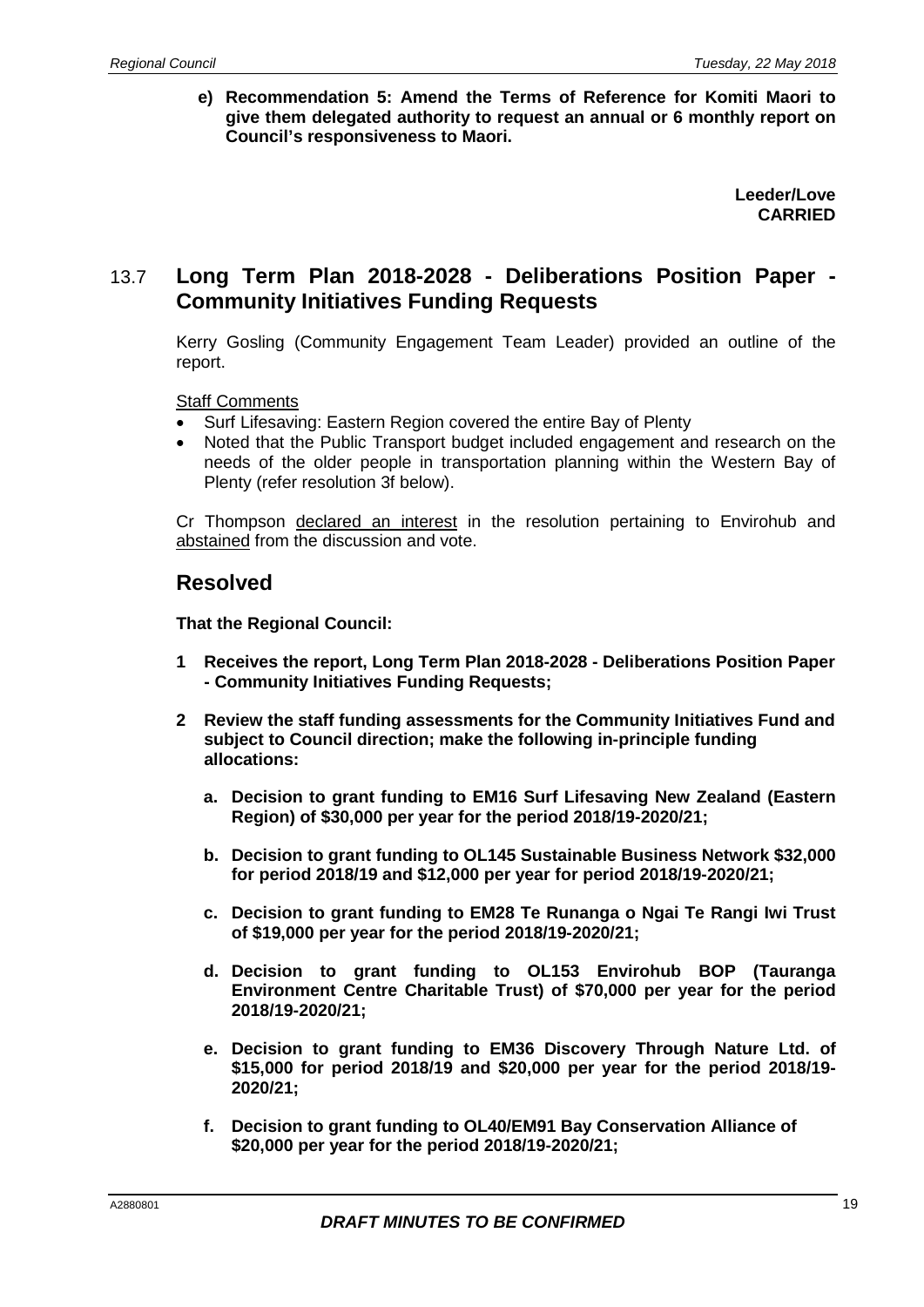- **g. Decision to grant funding to OL72 Environmental Education for Resource Sustainability Trust (EERST - Water4Schools project) of \$12,380 for period 2018/19-2020/21;**
- **h. Decision to grant funding to OL178/EM93 RotoruaX Charitable Trust of \$2,333 for each year for the period 2018/19-2020/21.**

**Note: funding distribution will be subject to applicants meeting appropriate milestones, goals and timeframes as agreed with staff.** 

> **Thurston/Crosby CARRIED**

**That the Regional Council:**

- **3 Makes a decision to decline other non-infrastructure requests for external funding Council received through submissions to the draft Long Term Plan 2018-28, being:**
	- **a. EM97 Matakana Island Marine Club Incorporated in collaboration with Nga hapū no nga moutere o Matakana me Rangiwaea (ranger wages);**
	- **b. EM55 Te Arawa Ki Tai Charitable Trust (rangatahi development, stream monitoring, kura kaupapa education resource);**
	- **c. EM6 Eastern Bay Villages:Te Kokoru Manaakitanga (accessible van, petrol vouchers and partial cost of coordinator);**
	- **d. OL193 Upokorehe Ngati Raumoa Roimata Marae Trust (flooding works, wastewater system, stream monitoring);**
	- **e. OL73 The Incubator Creative Hub (grow and expand the creative arts in BOP);**
	- **f. EM18 SUPA-NZ (engage with and research the needs of the older people in transportation planning within the Western Bay of Plenty);**
- **4 Agrees to hold the unallocated funding of \$26,667 for 2019/20 and 2020/21 for a pilot programme to support outcomes of the wananga with iwi and hapū for better engagement with Council.**

**Nees/Crosby CARRIED**

### 13.8 **Long Term Plan 2018-2028 - Deliberations Position Paper - General and Other Matters**

Staff Follow-up

• Advise Members of the annual Council contribution to BOPLASS.

#### **Resolved**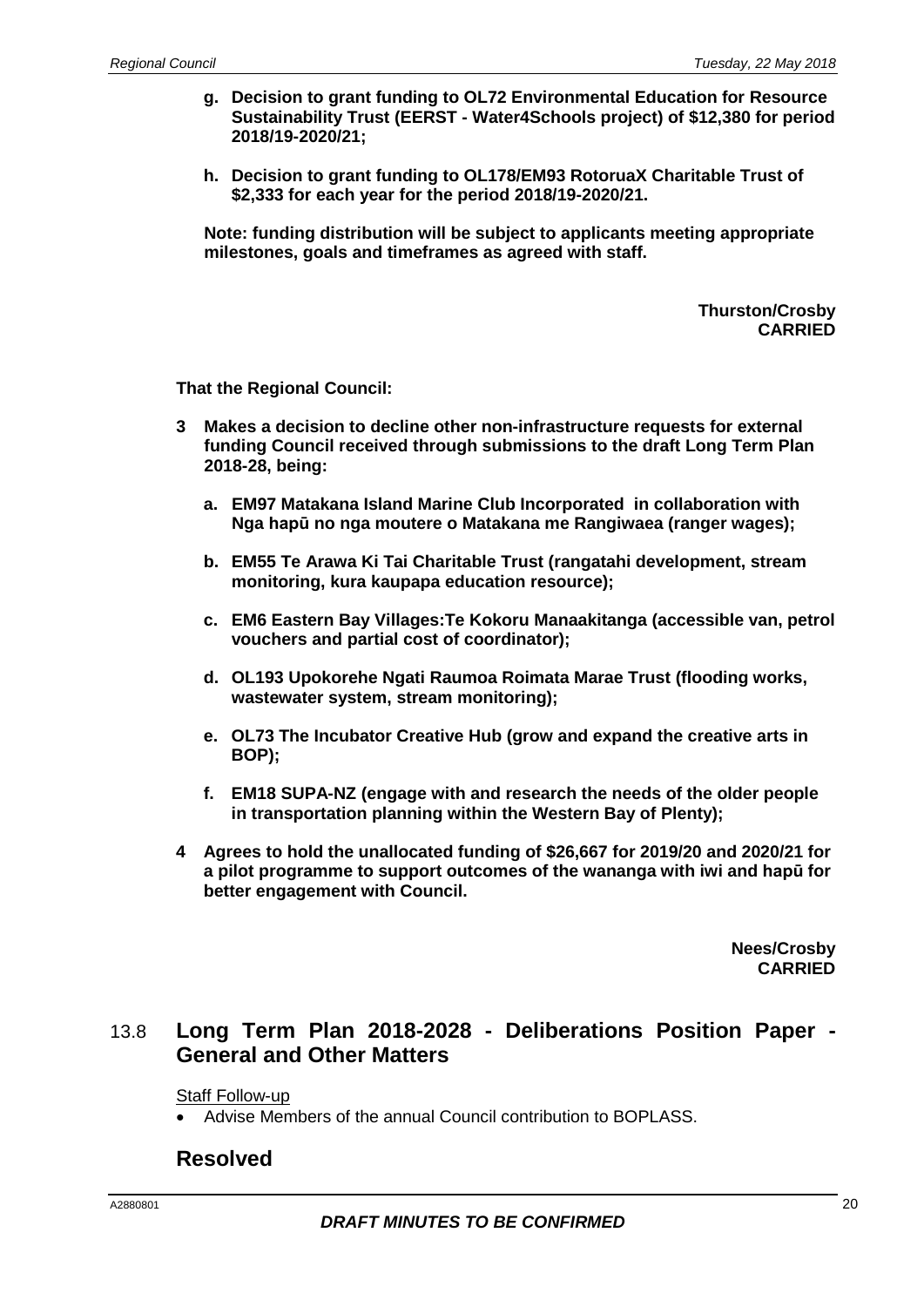**That the Regional Council:**

- **1 Receives the report, Long Term Plan 2018-2028 - Deliberations Position Paper - General and other matters;**
- **2 Agrees to the recommended amendments to Levels of Service and Performance measures as follows:**
	- **a. Agree to the updated targets for the 'Percentage of monitored river and stream sites that meet the 'swimability' requirements under the National Policy Statement for Freshwater Management' measure;**
	- **b. Shift the 'Building operating costs per square metre' measure from an external measure reported in the LTP 2018-2028 to an internal measure;**
	- **c. Updated targets for the 'Reduction of carbon emissions in relation to building energy use at the Tauranga and Whakatāne sites' measure;**
- **3 Notes the staff responses and recommendations under the 'Other submissions and items' section of this report.**

**Love/Bruning CARRIED**

## 14 **Consideration of General Business**

Nil

## 15 **Public Excluded Section**

#### **Resolved**

**THAT the public be excluded from the following parts of the proceedings of this meeting.**

**The general subject of each matter to be considered while the public is excluded, the reason for passing this resolution in relation to each matter, and the specific grounds under section 48(1) of the Local Government Official Information and Meetings Act 1987 for the passing of this resolution are as follows:**

| <b>General Subject of</b><br><b>Matter to be</b><br><b>Considered</b> | <b>Reason for passing</b><br>this resolution in<br>relation to this<br>matter | <b>Grounds under</b><br><b>Section 48(1) LGOIMA</b><br>1987 for passing this<br>resolution |
|-----------------------------------------------------------------------|-------------------------------------------------------------------------------|--------------------------------------------------------------------------------------------|
| Verbal update -<br><b>Quayside Holdings</b>                           | To carry out<br>commercial and<br>industrial<br>negotiations                  | Good reason for<br>withholding exists under<br><b>Section 48(1)(a)</b>                     |

**Leeder/Thurston CARRIED**

| 21 |
|----|
|    |